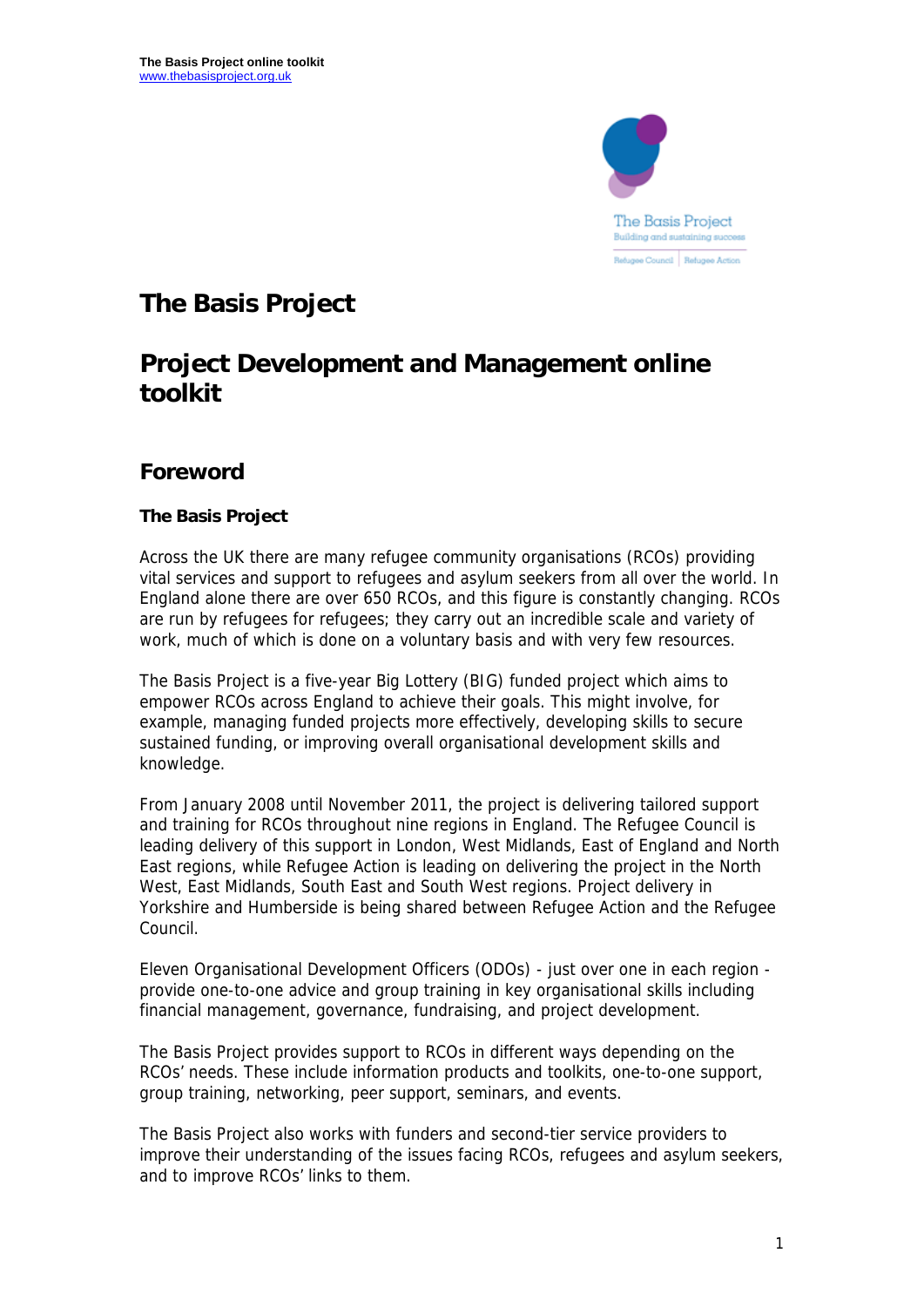# **Acknowledgements**

Authors: The Basis Project

Thanks to colleagues from Refugee Council and Refugee Action who contributed to the development and production of this toolkit, including the Refugee Council's Fundraising Team.

The Basis Project toolkits, while checked for accuracy, are for information and guidance only. The Basis Project cannot accept responsibility for loss to any organisation or individual as a result of action taken (or not) as a consequence of the content of the Basis Project toolkits.

We hope this resource will enable refugee community organisations to develop and to continue to provide excellent services to their communities.

The Basis Project would like to thank the Big Lottery Fund for its generous support.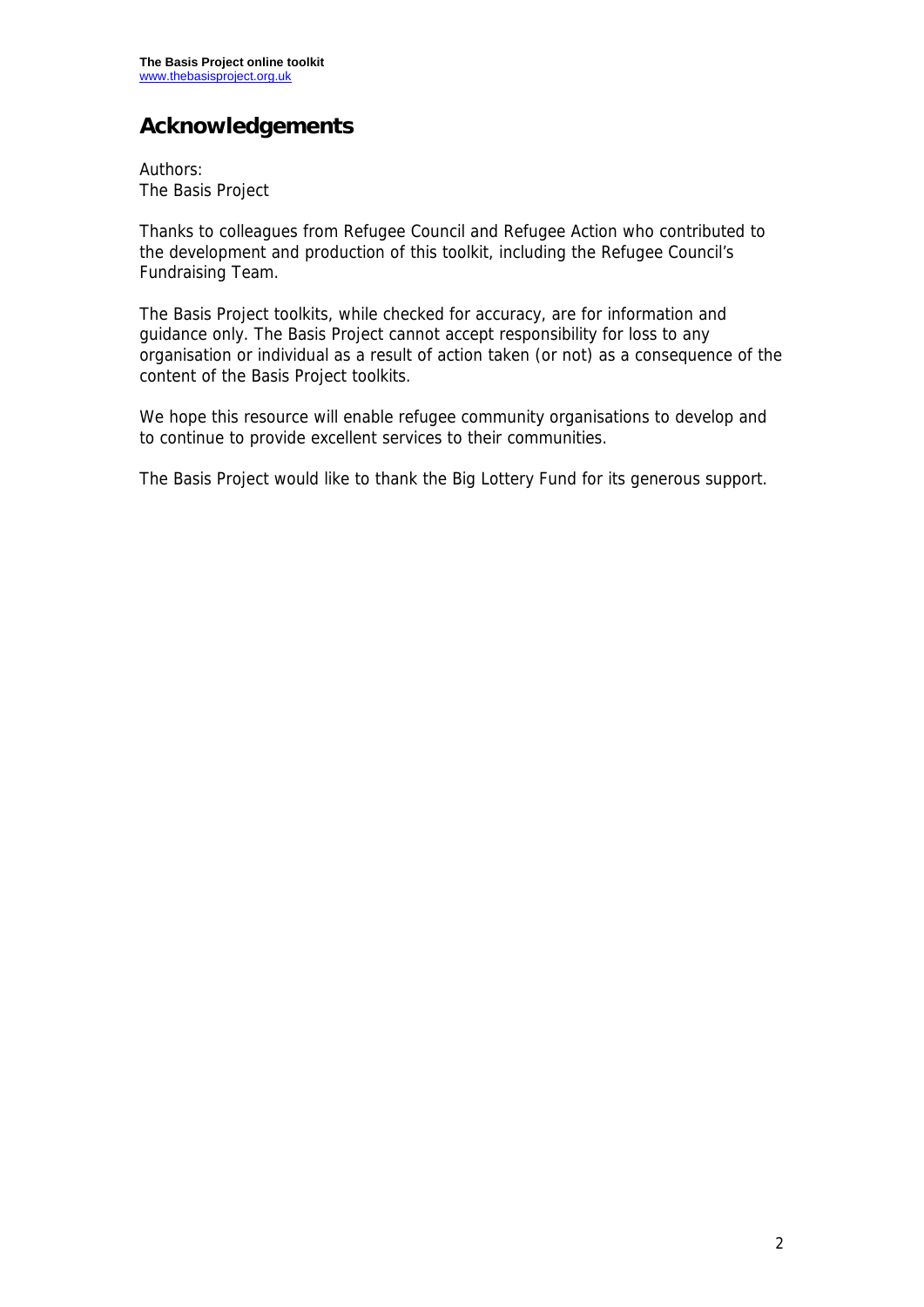## **Contents**

## **Introduction**

| <b>Section one</b>  | An introduction to project management 4                                                      |    |
|---------------------|----------------------------------------------------------------------------------------------|----|
| <b>Section two</b>  | Developing a project                                                                         | 6  |
|                     | Section three Setting up a project                                                           | 24 |
| <b>Section four</b> | Managing a project and reviewing<br>progress                                                 | 26 |
| <b>Section five</b> | <b>Exiting a project</b>                                                                     | 28 |
| <b>Section six</b>  | What to do when things don't go to<br>plan – common problems faced and<br>possible solutions | 29 |
|                     | Section seven Further resources and useful links                                             | 31 |
|                     | Section eight Glossary of project management terms                                           | 33 |
| <b>Appendix 1</b>   | <b>Project overview template</b>                                                             | 35 |
| <b>Appendix 2</b>   | <b>Project description template</b>                                                          | 38 |

**Want to get started straight away? Jump to Section 2…**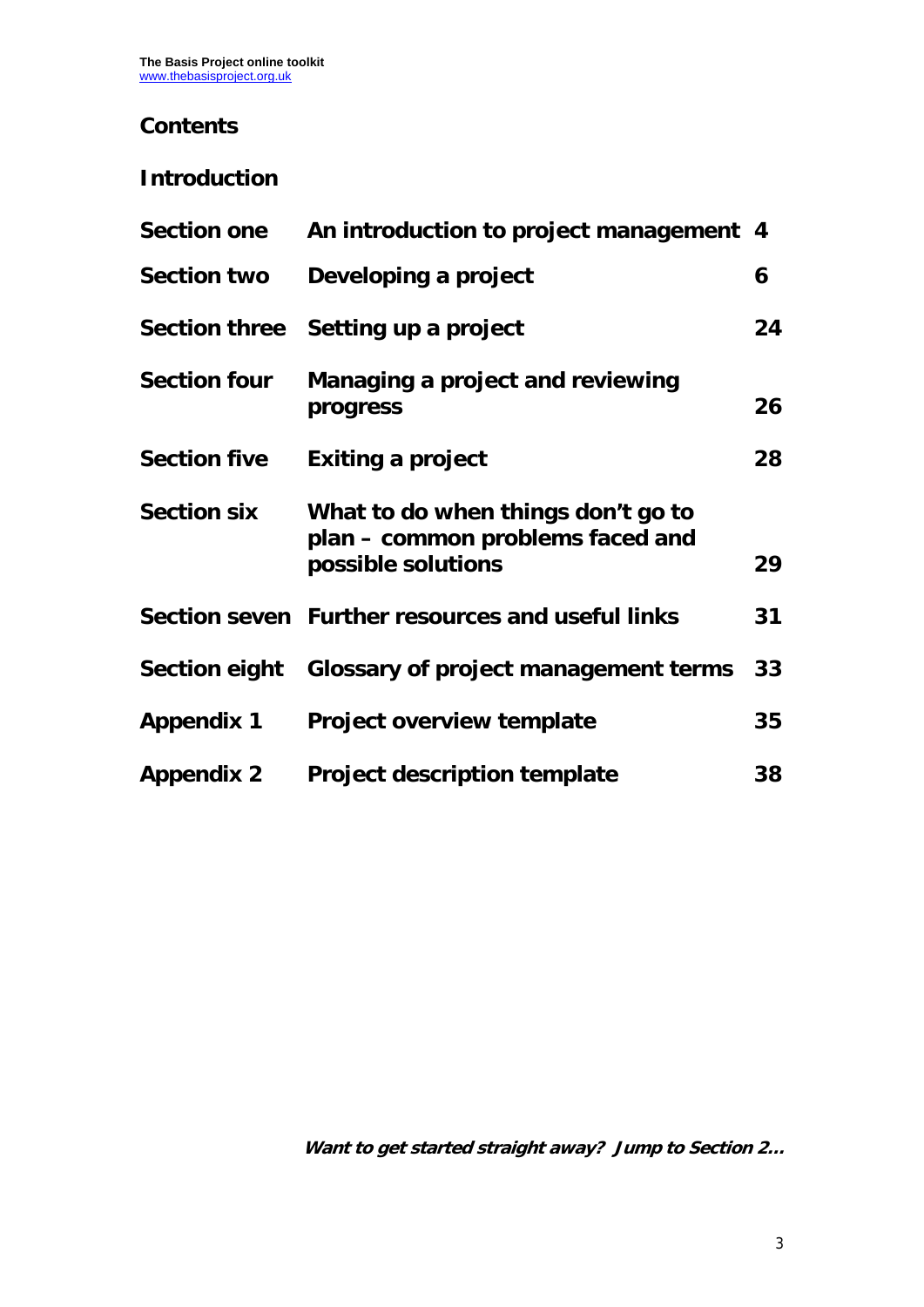# **Introduction**

### **About the Basis Project toolkits**

The aim of the Basis Project toolkits is to provide RCOs with practical and accessible information and guidance on four key areas of organisational development. The key areas are divided into four user-friendly toolkits; these are financial management, governance, fundraising, and project development and management. For those RCOs who are receiving support from the Basis Project, the toolkits will also complement any training and one-to-one support they receive.

The Basis Project toolkits are targeted at small to medium RCOs who have a reasonable infrastructure in place. By this we mean a written constitution and a management committee (MC) with at least three members.

We hope that RCOs will be able to adapt information from these toolkits to suit their particular needs and aspirations, and to use the toolkits as a guide for their MC, staff and volunteers who are involved in the daily running of the RCO.

Copies of the toolkits can be downloaded free from the Basis Project website at: www.thebasisproject.org.uk. The website also provides further information about the Basis Project.

We also want to develop resources and learn from case studies as we develop. So if you are an RCO please let us know if you want to share your experience of using the toolkits, or if you have any questions that you want help with so that we can develop our resources to suit you better.

We hope that you find the Basis Project toolkits useful and look forward to your comments.

\_\_\_\_\_\_\_\_\_\_\_\_\_\_\_\_\_\_\_\_\_\_\_\_\_\_\_\_\_\_\_\_\_\_\_\_\_\_\_\_\_\_

### **About this toolkit**

This toolkit aims to explain how you can set up and manage projects, and it covers a lot of areas that you could develop in some depth.

The toolkit should help you develop and manage a project, whether you are looking for funding or not. We have however assumed that most readers are interested in developing projects that they want to be funded by a Trust or Foundation, and so we have considered this throughout. The level of information you need to provide will vary from funder to funder, so if in doubt, talk to either the funder, your local Basis Project worker (see www.thebasisproject.org.uk/directory/regional/), or your local second-tier support worker.

This toolkit is divided up into sections covering different aspects and stages of project development and management.

Section one provides an introduction to project management – introducing some theory, then gives an overview of developing and managing a project relevant to the unique context of the voluntary sector.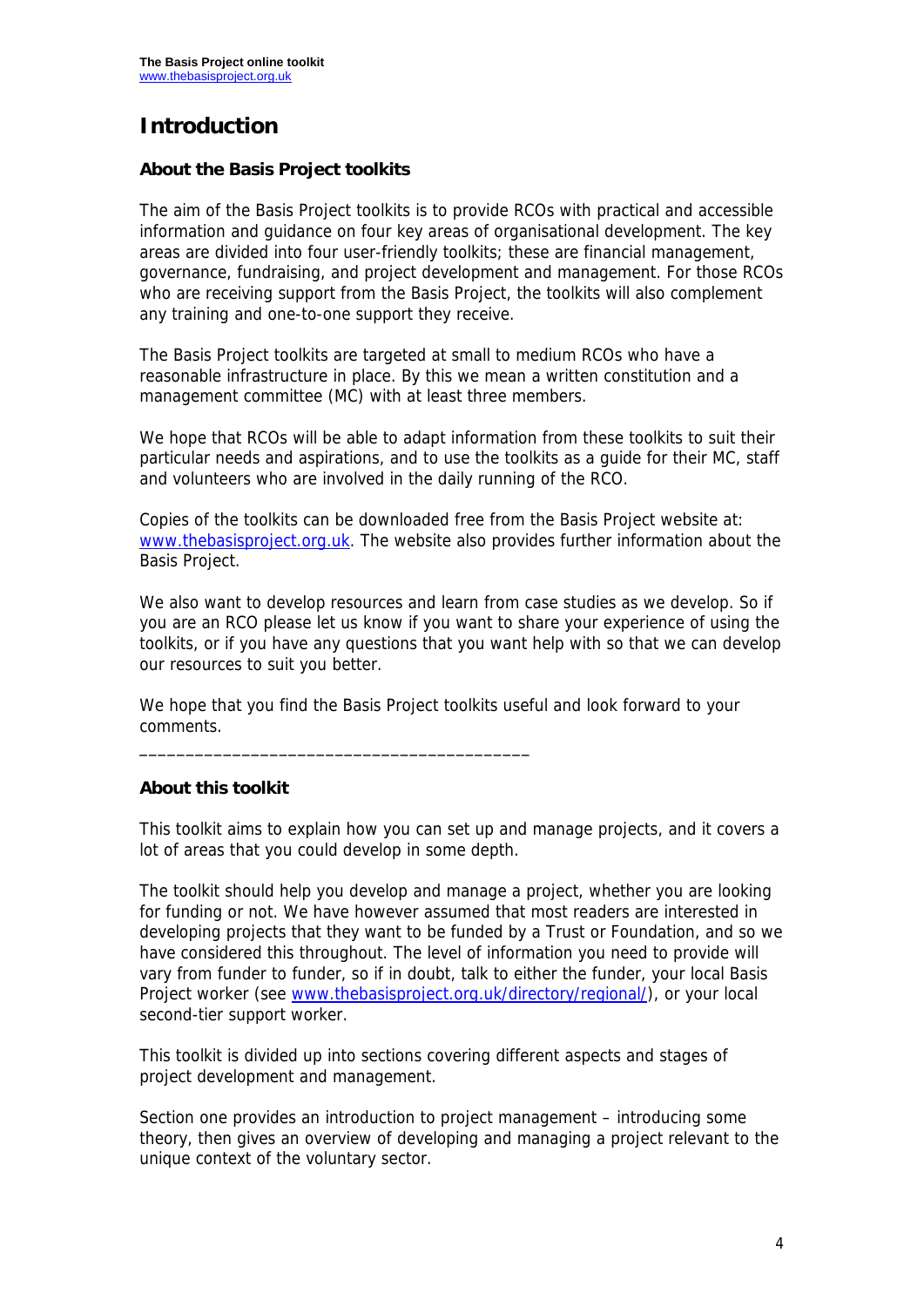The work begins in section two, which explains how to begin to turn your ideas into reality and the other preparation work you will need to do. We then refer you to the Basis Project's Fundraising toolkit, which should help you get the funding you need to roll out your project.

Sections three and four of this toolkit then look at setting up and managing a project, as well as ways you can review progress.

We look at 'exiting a project' in section five. However, this is something you should consider from the very start and think about on the way so we recommend you read this section now during your planning phase rather than leaving it until you are near the end of your project.

The final section of the toolkit looks at some common problems experienced in projects, and how you might be able to get back on track if things do go wrong.

We believe this toolkit is comprehensive and hope it will help you develop your own projects. A key point to remember during the lifespan of your project is: if in doubt, talk to someone! Talk either to the funder, your local Basis worker (see www.thebasisproject.org.uk/directory/regional/), or your local second-tier support worker.

Good luck!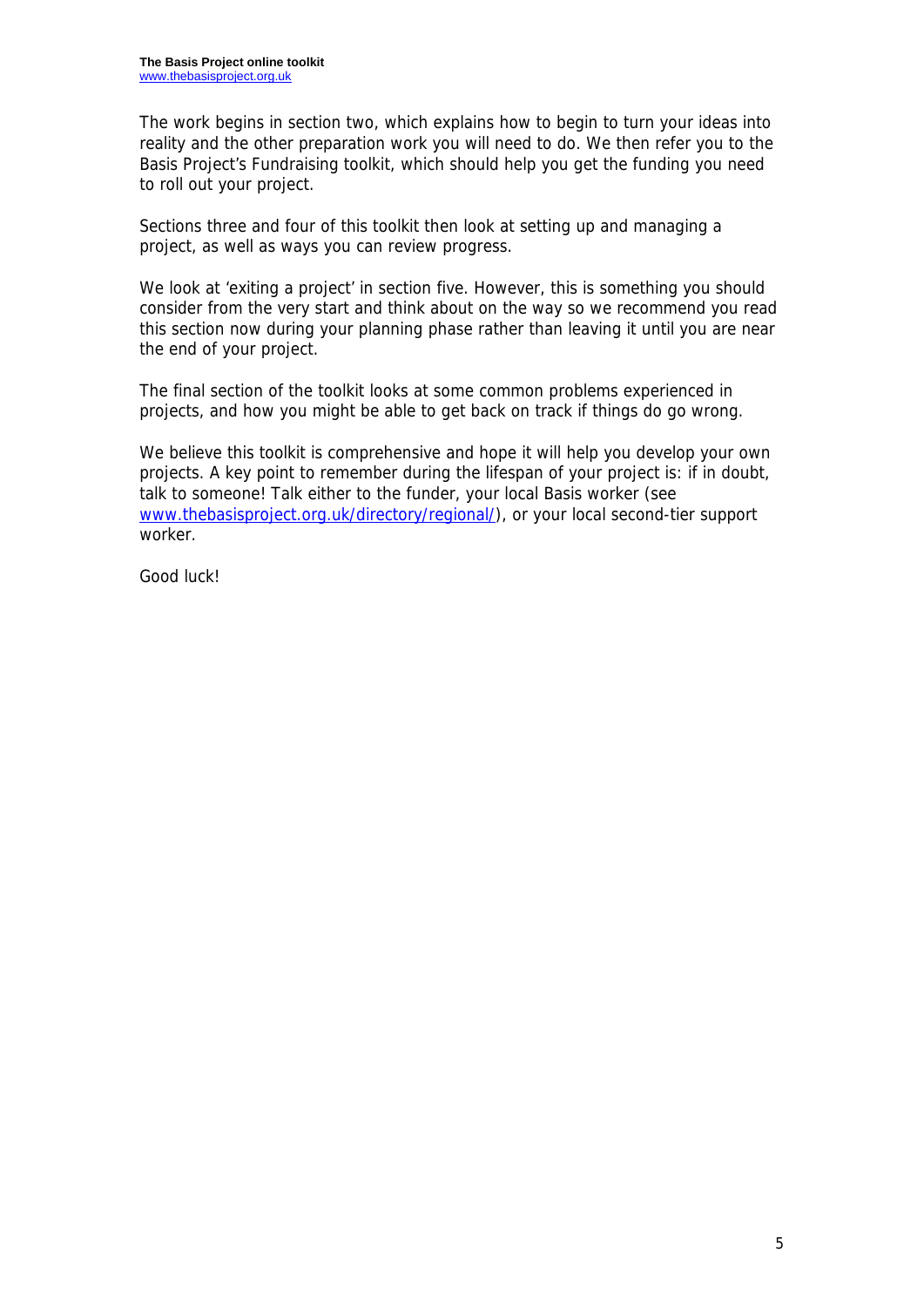## **Section one An introduction to Project Management**

A number of different activities are called 'projects', from building the Channel Tunnel to creating an IT system, from introducing a quality management system in a local authority to setting up and running an English language course for newly arrived asylum seekers. Typical projects in the Refugee Community Organisation (RCO) sector might include homework clubs for children, holiday play schemes, or a drop in advice service.

Whether it involves producing goods or delivering services, a 'project' tends to have a beginning, middle and end – even if these have been artificially created to make the activities clearer in purpose or more manageable. As such they tend to focus on 'delivering' a specific service or product, or group of related services / products, which result in a defined end point.

It is important for the voluntary sector to understand that funders are often looking for changes to be realised as a result of funding a project, and are often looking for voluntary sector organisations (VCOs), including RCOs, to demonstrate how they will not need funding to provide the same services by the end of the project period.

## **1.1 Project Management theory**

There are a number of different approaches to managing projects. Which approach an organisation chooses mainly depends on their preferred style and how they think they can best manage that particular project (and any expected problems). For example, there are:

- 'gated' processes where a Project Board signs off specific pre-agreed stages of development within the project; and
- 'process projects' where the emphasis is on testing out an approach by means of a pilot project and learning from this experience before starting on a bigger project.

Two well-known project management 'brands', promoted by the Office of Government Commerce (OGC), are PRINCE2 and Managing Successful Programmes (MSP).

PRINCE2 stands for 'projects in controlled environments'. It was established to help with complex IT projects in environments where everyone is paid and working towards one clearly defined goal.

'Programmes' are a relatively new buzz-word, and MSP has become a leading approach to managing 'programmes', which the OGC describe as being different from 'projects' as "it is their outcomes rather than their outputs that matter". In other words, programmes are primarily focused on what changes they realise, rather than what is produced.

For further information on PRINCE2 and MSP please see the further resources in Section eight of this toolkit.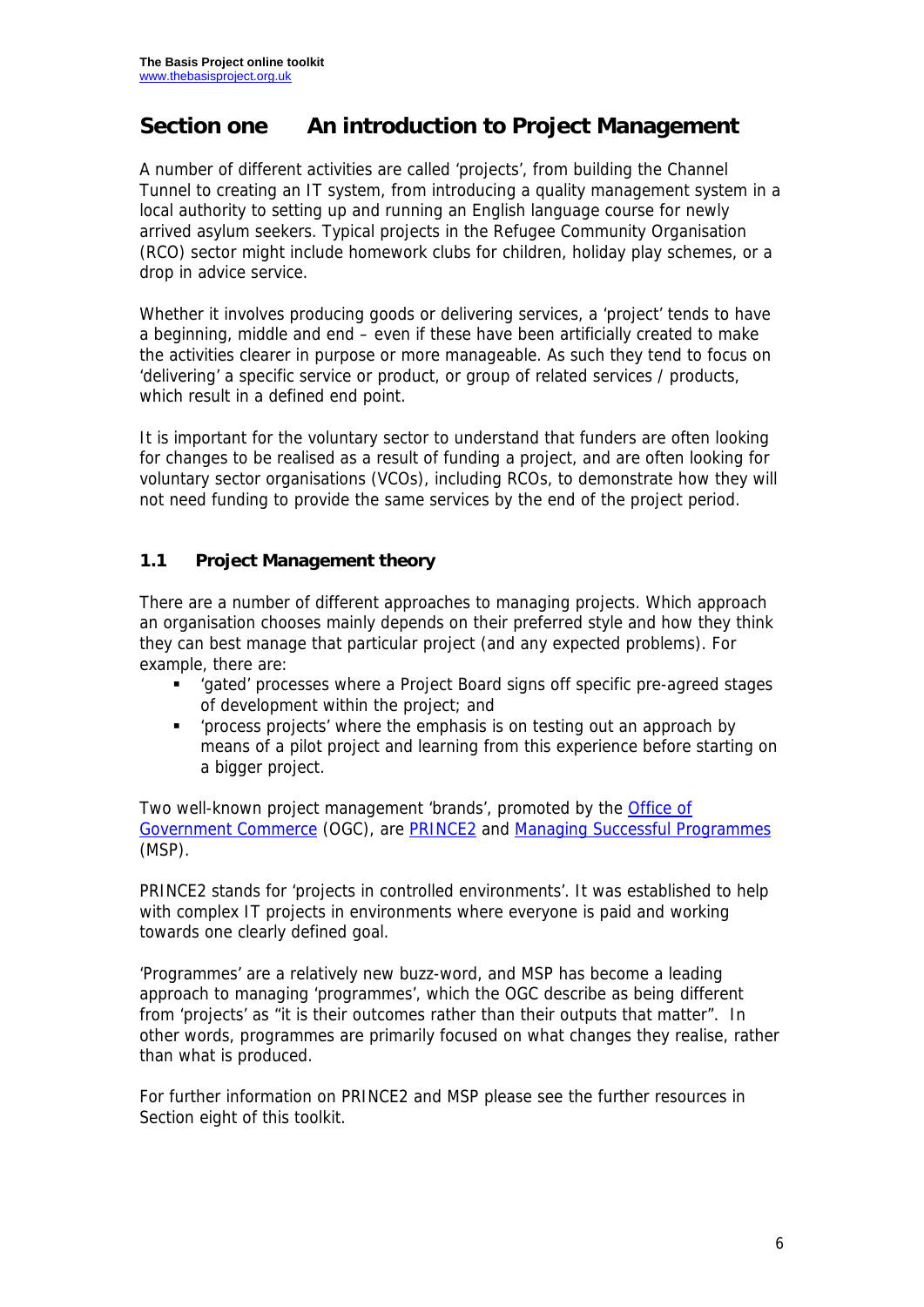For particularly complex projects, the software package **MS Project** is often used. MS Project helps the project manager manage the project, the project management team to see if they are on track and if not, to understand where the delays are.

## **1.2 Voluntary sector projects**

The good news is that smaller projects don't need to be developed to the level of complexity described in the above section. But you can use some of the basic principles and approaches developed by project management specialists to keep on track, in control, and to report on your project and the benefits it is bringing, without having to set up lots of systems and procedures. In fact, if you set up a system that is more complex than it needs to be, there is a danger that you might confuse yourself or your stakeholders and lose the purpose of what you are doing.

However, there are issues specific to the voluntary sector that our public and private sector colleagues may not have to worry about to the same degree. Here are some key considerations:

- Projects in the voluntary sector tend to be less 'controllable' as they often involve volunteers – they aren't always able to make the same level of commitment as contracted staff and it might not be easy to replace them if they leave.
- Voluntary sector projects often aim to reach complex social outcomes which depend on external factors that are beyond the immediate control of those in the RCO (such as a change of government leading to radically different policies).
- Both volunteers and paid staff working in the voluntary sector tend to be very passionate about what they are doing, which means they tend to have a lot of ownership of the issues and want to talk through their preferred direction, aims, and ways of doing things. This tends to add to the time needed to achieve something, as well as leading to disputes which in turn take more time to resolve.
- RCOs and VCOs tend to run new services as projects, and the person managing the project may not have much project management experience, or sometimes not even much office experience. Therefore, time for learning needs to be built in.

Following private or public sector practice is therefore not always the strongest option. Most voluntary organisations are also very small which means they can operate more informally and respond quickly to new problems and developments around them. This flexibility and dynamism is a very strong advantage. Consider the difference between how you work and how a multi-national organisation works, for example. In a multi-national company, 100,000 people might need to be informed of a key change in how they work. And doing this can be a big job in itself. A voluntary organisation, however, is more likely to be able to talk to its staff and volunteers about such a change, and answer any questions, over coffee.

## **1.3 Project Management approach to be used in this Toolkit**

No methodology can guarantee a successful project – creating and managing any piece of work requires creativity, determination, perseverance, the ability to think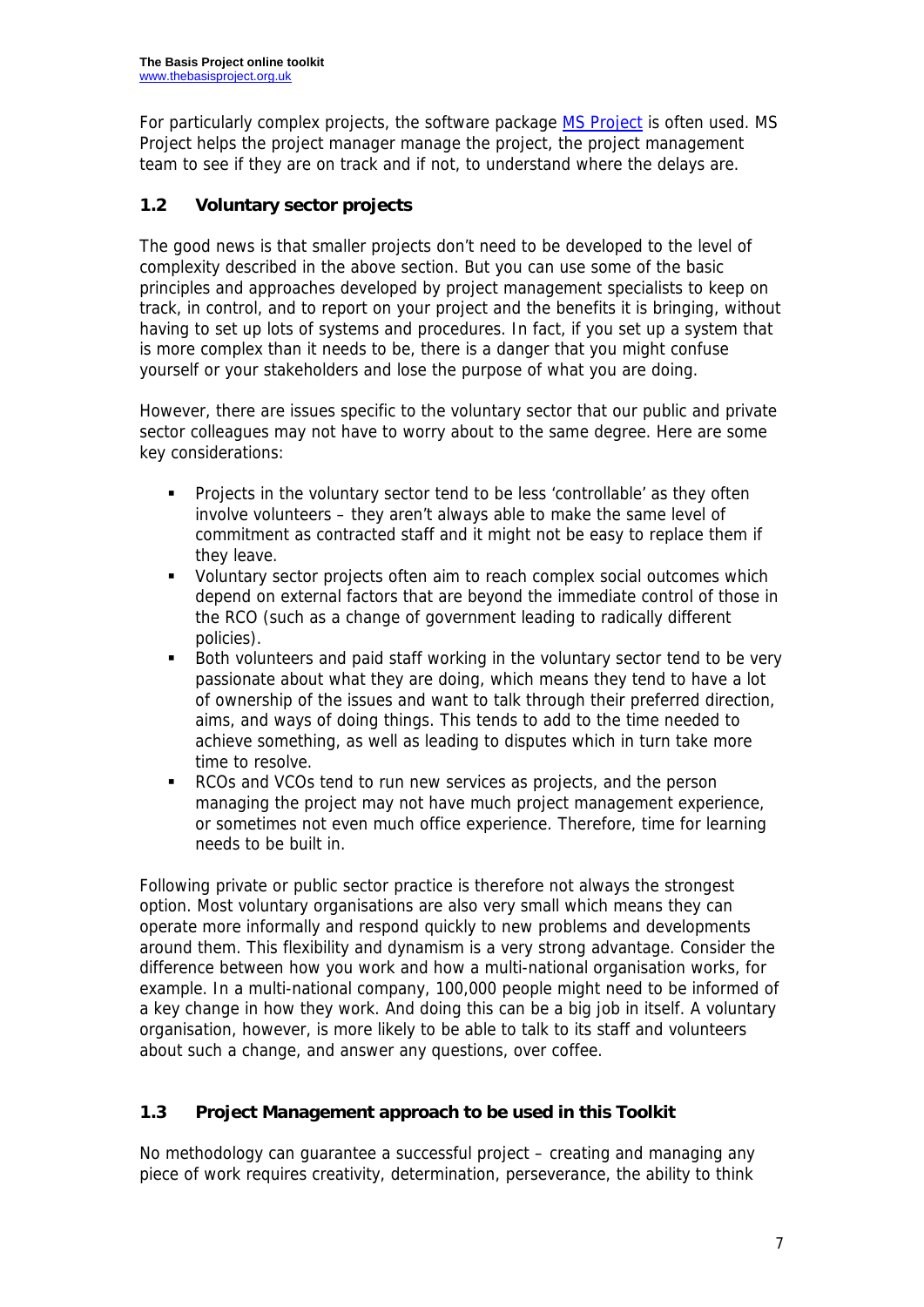about issues and to see opportunities and problems coming, as well as a strong ability to deal with change. Working together, and looking after each other as a team, is important for both celebrating your successes together and for when you hit difficulties. Focusing on what you are trying to achieve together can provide the glue that keeps you all together in difficult times.

We have tried to keep the toolkit as simple as possible, and present below a model that we think covers the key areas that you will need to work through to develop a comprehensive project plan.



## **Note about 'chasing funding'**

The funder you are approaching for funding your project may tell you what they need to know about the project and in what format. It is good practice to develop your project plan independently before you think specifically about how one funder wants you to present yourself (otherwise there is a danger you will be led too heavily by the funder's interests and not by the people you want to help or by your own approach to doing things – something known as 'chasing funding').

If you are getting stuck or are worried about having to present your application to a different funder in a completely different way, then prepare to answer the questions on their funding application forms at the same time as going through the planning process for your project.

A key purpose of planning and developing a project is to try and ensure that as few problems as possible arise when you start delivering the project. And planning with your beneficiaries (people who benefit from the service you'll deliver), rather than the funder, in mind should make your project stronger.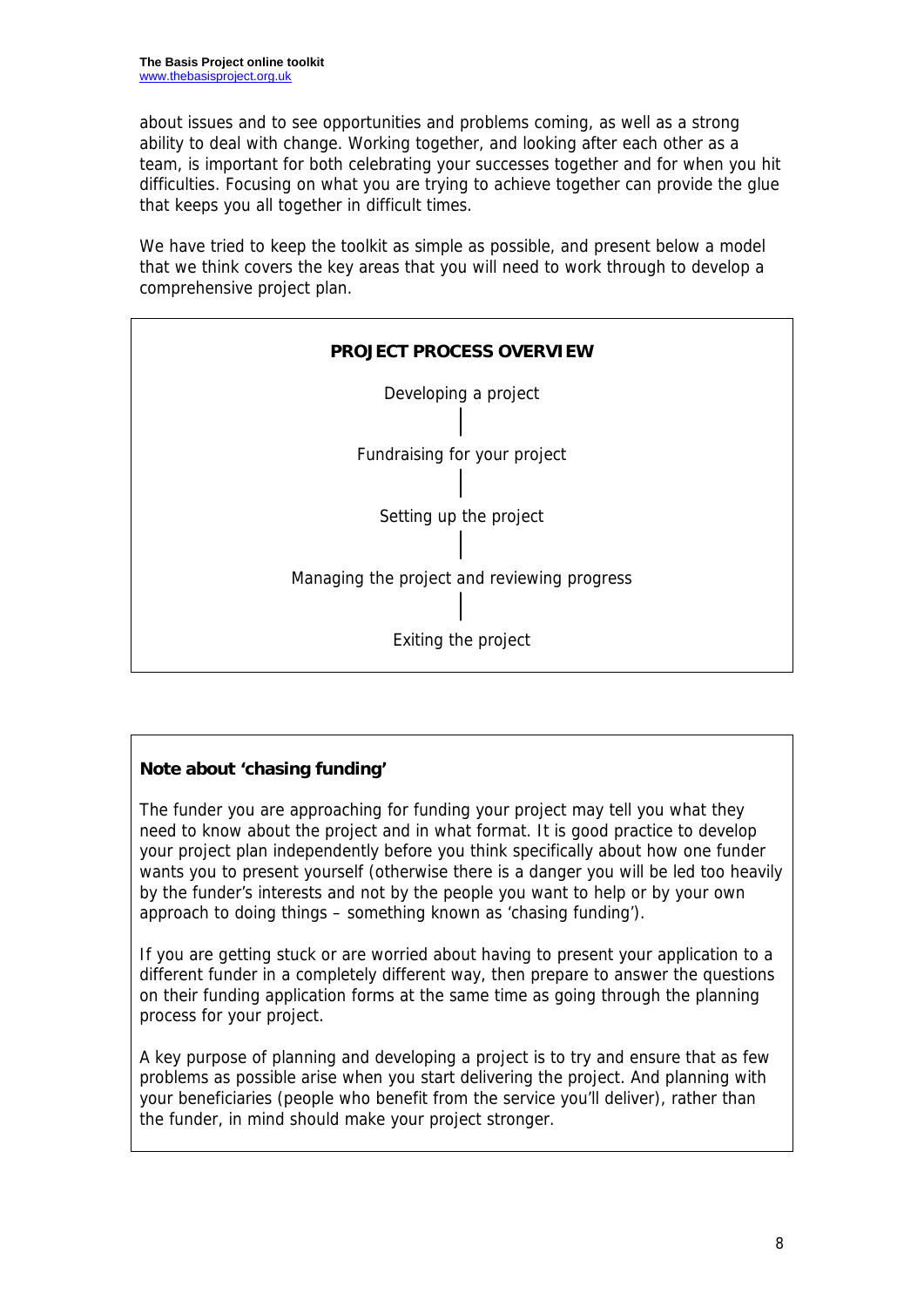## **Section two Developing a project**

This section is the biggest and most demanding in the toolkit. This is because a wellrun project tends to need 70% of the effort spent on planning it and just 30% on delivering it!

This section explains what kind of questions you will need to ask and work on in order to decide what project to develop, and then how to develop that project. INTRAC (International NGO Training and Research Centre), the Management Centre of the Mediterranean and NGO Support Centre (abbreviated to INTRAC/MC-MED/NGO-SC for the rest of the toolkit) have developed some very practical tools and exercises which can help you with your project planning – whether it is just a few people planning together or if you want to involve your community as a whole. Please see the further resources in Section 8 for the links.

## **2.1 Stakeholders**

The term 'stakeholder' refers to people who are likely to be affected by (or have a 'stake') in your work. This can include people in the wider community who might be affected, as well as those you are planning to help directly. Typically, stakeholders include service users (or beneficiaries), partner agencies, local authority contacts, as well as community members.

You will therefore first need to decide who to involve in planning your project. This depends on your preferred approach and individual capacity as well as on 'best practice' recommendations. For example, you could consult a partner agency on completed ideas or involve service users in identifying the needs of the community and developing solutions. Key to this is working both within your 'comfort zone' of expertise as well as working with your own style (to make sure you are going to get what you need from the situation). Some people prefer to develop ideas with only a few people; others prefer to ask a wider range of people and service providers for their input. But effectively managing input from a range of people does tend to make projects stronger.

If you are going to need the support of others to deliver the project or to help you 'network' in the community (either the whole community, or individuals within it) then getting them to input and help shape your project may foster more support for the project in the future. The people you involve in the planning can also become informal advocates of the project in the wider community, helping with referrals or informing others of the importance of your project. If you cannot deliver your project without the support of others (and they are not being paid to help you), then you will need to consult them to ensure they can support you.

When asking others for their input it is vital that you listen. Wherever it makes sense to the overall aim of the project, you should integrate others' feedback in your planning so they can see their input was valued. When someone makes a suggestion that you do not agree with, and you think the point might be important to the person – tactfully explain why you aren't going to change your approach. This will let your stakeholders know you've listened, which may encourage them to value and support the project as it gets under way. And by demonstrating a participatory approach, people are more likely to engage with you the next time you want their opinions.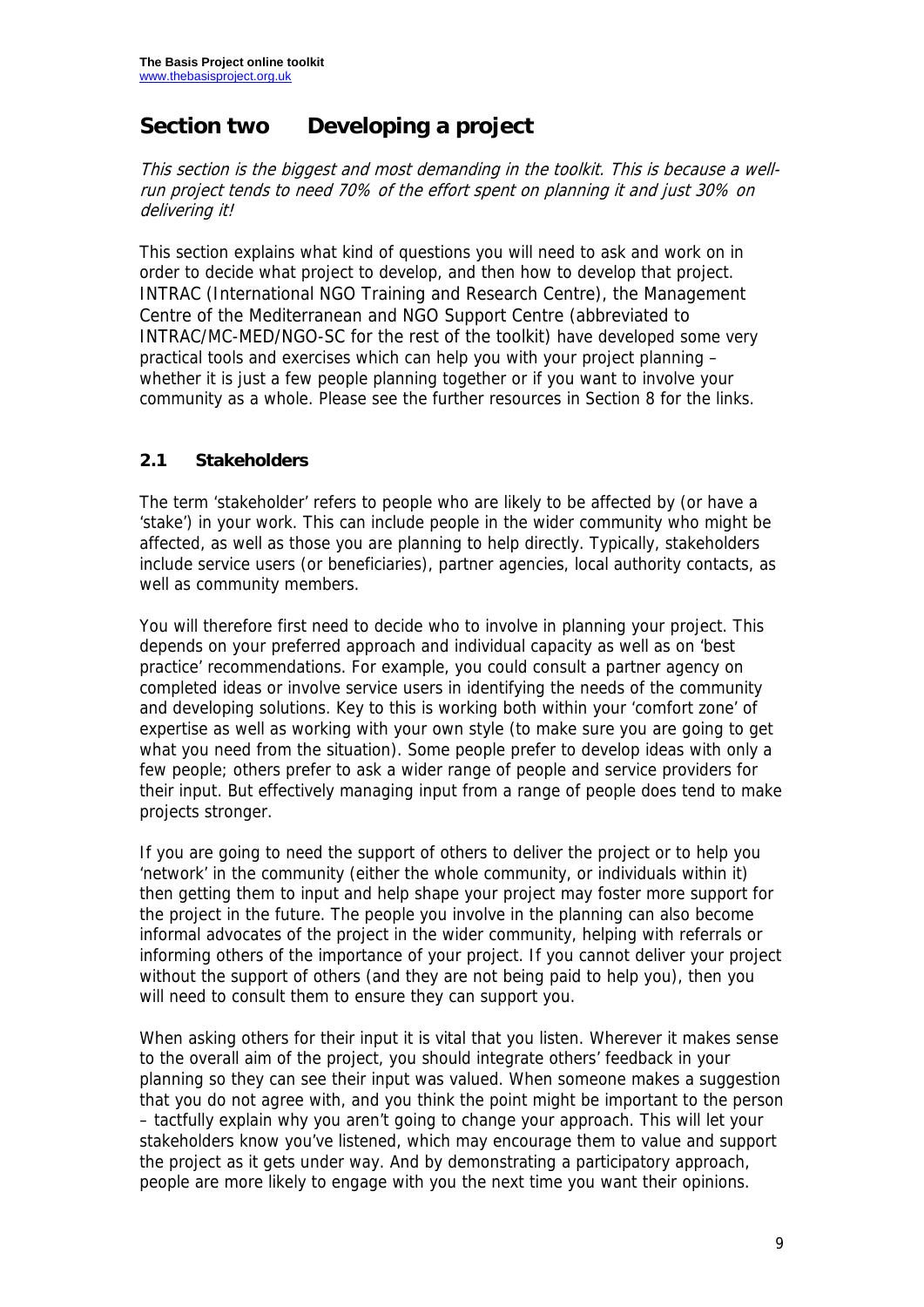Whatever you do, please don't ask for others' input if you aren't prepared to change your plans or approach as a result!

In terms of practicalities, have you considered a wide range of stakeholders? Both women and men for example? Children and older people?

## **2.2 Developing a project**

There are a number of ways to develop a project. Below we've outlined an easy-tofollow method which should give you the results you need to deliver your project. The process has been broken down into two major stages: Stage One focuses on the 'overall' project; Stage Two is more focused on what, how and who will be involved.



### **STAGE ONE**

### **2.2.1 Ideas**

Most projects emerge to address a need that has been identified. And a lot of organisations start off with a number of good ideas for projects that they think would help address the need.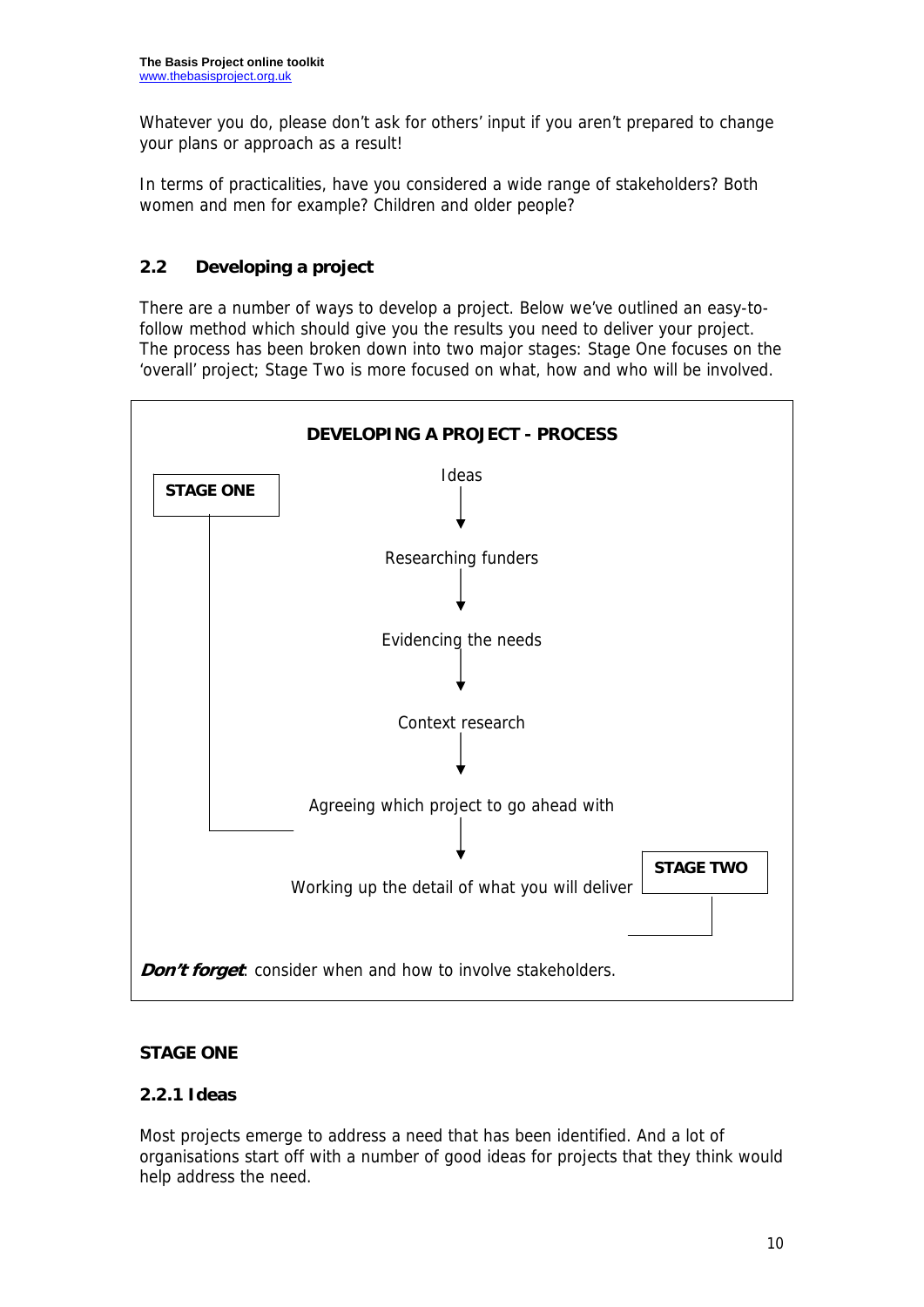In order to generate ideas, sit down together and write down all your different – and wildest – ideas to get them onto paper. There is no need to 'censor' yourself or others at this stage – this is the time to be really creative with your ideas. Once you have done this, pick four or five key ideas to explore further. They should be the ones that are likely to have widespread support in the community, and are also innovative in some way. (Funders often prefer innovative projects, and don't tend to fund 'business as usual'.)

The most critical thing is to make sure you capture why you are particularly interested in these ideas – what problem are you trying to address? How will this idea solve the problem, and what outcomes and benefits do you envisage coming from each of them?

You should also check that the ideas fit with your organisation's overall direction. And if they don't, is it important enough to go back a step and change your organisation's overall direction? Funders will want to see how the project you decide on in the end builds on what you are already doing as an organisation, or, if your organisation is new, how it meets the needs you want to address.

If you want further support for carrying out some strategic planning as an organisation, the National Council for Voluntary Organisations (NCVO) have produced useful strategic planning guidance. Please see the 'strategic planning' link in the further resources section.

## **2.2.2 Researching funders**

(You can skip this stage if you don't need to fundraise.)

Once you have come up with some initial ideas, you can start to research whether there are a funders who might be interested in funding projects you develop. Funderfinder or Grants Online (either of which you may be able to access through your local second-tier support organisation) and Funding Central are useful sources of information.

To help narrow down potential funders, you will need to think about what category your work falls into and estimate what the project will cost overall. This is preliminary research to help you identify the likelihood for funding before investing a lot of time and energy in planning a project. If you've not delivered a project before, it is a good idea to start small as funders tend to want to see a track record of delivery before handing over lots of money, and the project is more likely to succeed.

### **2.2.3 Evidencing the needs**

You will then need to demonstrate to others **why** your project needs to happen. It's easy to underestimate the competition for funding – funders receive many more applications than they can support. Sometimes only a small number of applications are successful, and even the most perfect, exciting and relevant proposals can be rejected as there just isn't enough money to fund everything.

Typically, funders will reject projects that don't fit into their criteria or do not fall into their priority areas. Funders want projects that are going to help and bring long-term benefits to the people or whose causes they have identified as their priority. So you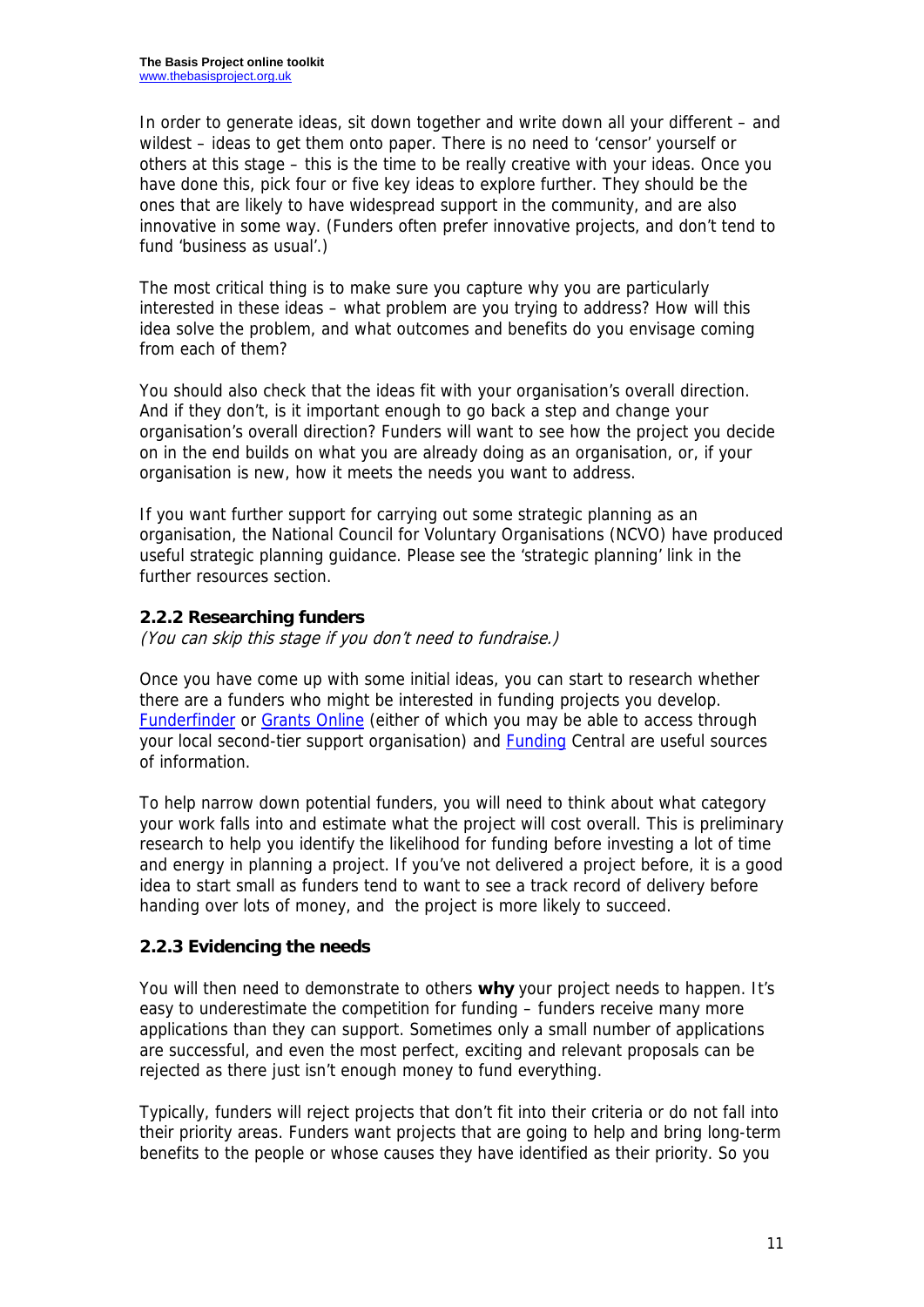will need to convince a funder that your project addresses the needs they see as a priority.

The Basis Project Fundraising toolkit on the Basis Project website lists some ways of evidencing the needs (see section five on identifying and demonstrating need).

At this stage you can collect baseline data (in other words, evidence of what the situation is now) that will enable you to demonstrate the benefits your project is bringing once it is up and running (by collecting data in the same areas once your project is running, and comparing this to the original data). This might be, for example, the percentage of people suffering from depression, a drop in unemployment in a community, or the number of teenage pregnancies and so on. It is important to choose areas to monitor that you will be able to influence through your project, and won't be too influenced by events which are outside your control.

## **2.2.4 Context research**

Next you'll need to explore who else (if anyone) is delivering the kind of project that you want to deliver, or might be better placed to deliver it. You can find this out by networking in your area and talking to your contacts. If you want to find out if something similar is happening in the wider local voluntary sector, you could talk to someone at your local second-tier support organisation.

Funders don't tend to fund agencies that work in isolation or are duplicating work. If you know you need to deliver a new service in a community, then you will need to demonstrate knowledge of other services being provided in a community and explain how you would complement these – a key strength, that Refugee Commiunity Organisations (RCOs) often have, is links into communities which the mainstream voluntary sector doesn't. Funders will also want assurances that the organisation that is planning to deliver the service has the skills and experience to do so.

Funders will often be impressed if you want to work in partnership with others to deliver the service. With the changing economic climate, this is becoming more and more important for the voluntary sector. If you work in partnership with another organisation, it can also take your work to a new audience and so build your reputation. It can also give you the opportunity to learn from other organisations. The boundaries around your partnership will need to be worked out in advance. NCVO have produced comprehensive guidance around working in partnership (see further resources section towards the end of this toolkit).

### **2.2.5 Agreeing which project to go ahead with**

Once you have explored potential funding and investigated which organisations are carrying out similar work, you will need to agree which project idea (or ideas) to fully develop.

Someone will need to prepare the evidence you have gathered and present this, so that you can discuss and agree. Be clear about what each of your options would lead to and the benefits that each of them would bring to the community. It is important that the person facilitating is open to ideas and preferences coming from the group, and does not already have strong views on what project they want the group to do.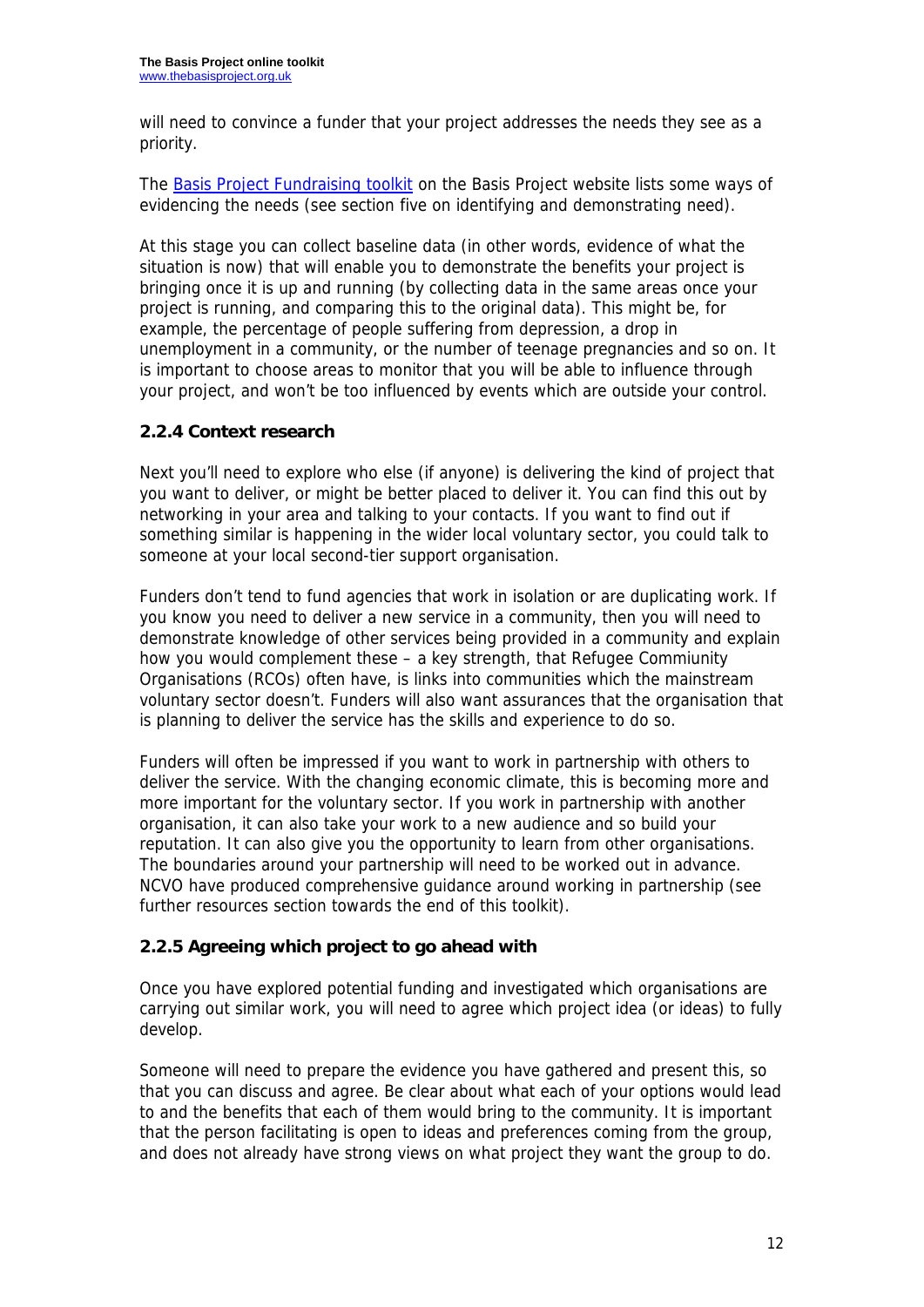In their 'Project Management 2' toolkit INTRAC/MC-MED/NGO-SC provide some very good tips on how to run 'focus groups' that you could adapt to fit with what you need from this session (see the further resources in Section eight for further information).

### **Some things to consider…**

Your RCO should:

- assess the contribution of each project to it's organisational strategy (however, flexibility may be considered)
- decide which projects will be taken on that the organisation can realistically do and do well
- **numate sure that the project will be delivered to time, within budget, and to the** quality required.

It is preferable for projects to be 'owned' by organisations otherwise they are often dependent on one individual. What would your RCO do if the person delivering it wanted to leave? Make sure that your plan addresses this!

At the meeting, someone should minute the key points discussed so that you have a record of why the project chosen was thought to be the most important and realistic. Participants should understand and agree how the chosen project addresses the identified needs and what outcomes and benefits you envisage you will deliver through it. Be critical of yourselves – make sure you know you can deliver these plans.

The following table might be useful for capturing your decision-making.

| <b>Problem</b><br>or needs<br>assessme<br>nt | What are<br>the<br>reasons<br>for the<br>problem | <b>Possible</b><br>solution<br>(what you<br>want to do) | <b>Possible</b><br>outputs /<br>activities | <b>Possible</b><br>outcomes /<br>expected<br>changes | How will you<br>know your<br>project is<br>working?<br>(Qualitative /<br>quantitative | How will<br>you monitor<br>this? |
|----------------------------------------------|--------------------------------------------------|---------------------------------------------------------|--------------------------------------------|------------------------------------------------------|---------------------------------------------------------------------------------------|----------------------------------|
|                                              |                                                  |                                                         |                                            |                                                      | indicators)                                                                           |                                  |

You may have some ideas for the last two columns, if not yet you may want to fill these in once you have read the rest of Section two of this toolkit.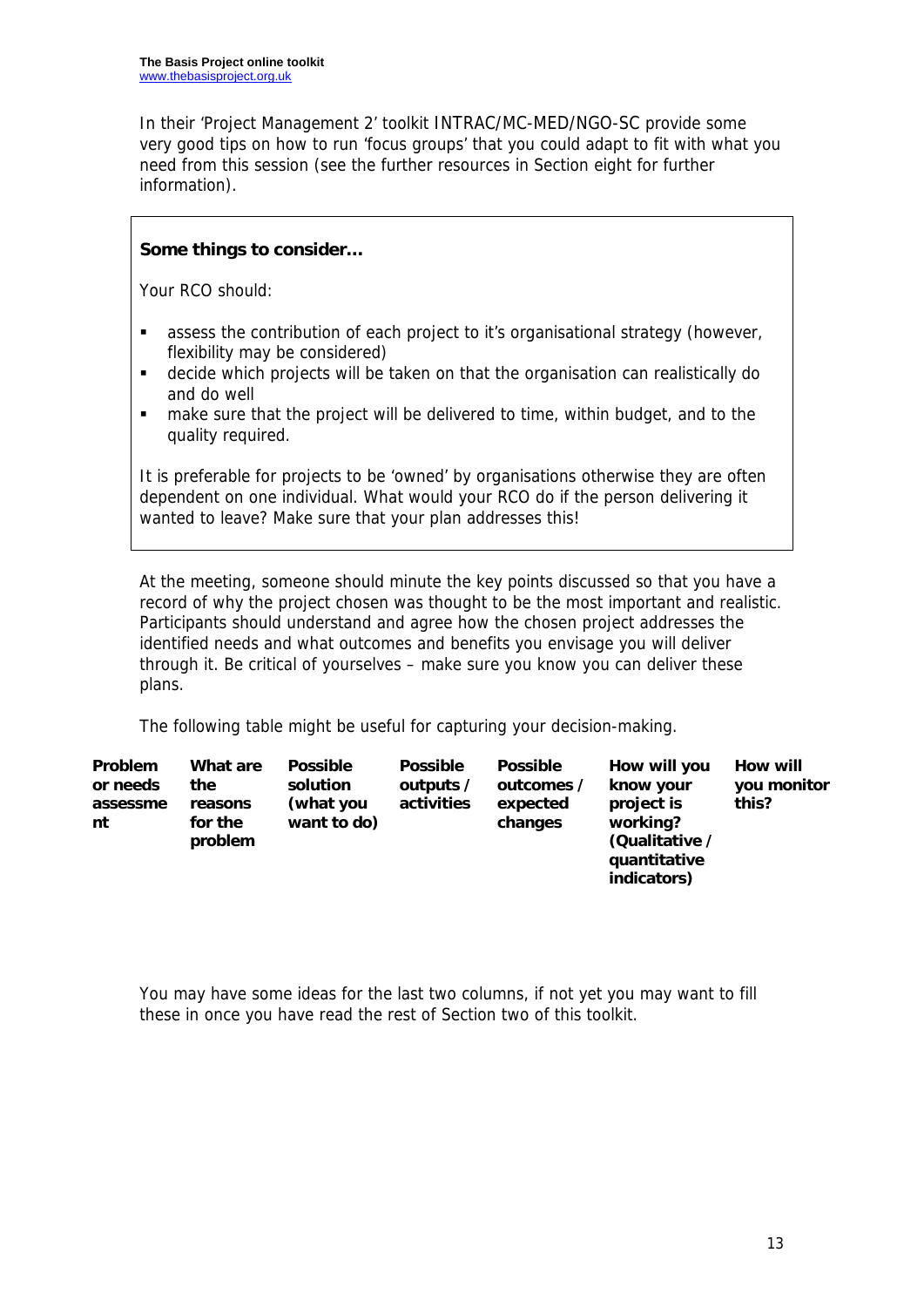## **EXERCISE**

Before moving on to the next stage, we recommend you write up your work so far into a project summary, which you can also use for fundraising applications.

- 1. Summary
- 2. Background
- 3. Case for support
	- 3.1 Fit with overall organisation's plans
	- 3.2 Needs analysis
	- 3.3 Approach and justification for this approach
	- 3.4 Measurable outcomes / benefits
	- 3.5 Non-measurable outcomes / benefits

**Appendix 1 has been developed as a template to help you do this, and has further guidance notes on each of these areas** 

### **STAGE TWO**

#### **Working up the detail of what you will deliver…**

Now that you have decided what you want to do, and have some strong evidence as to why this work is really important, you can start to think through some of the details of your project proposal, and capture and present this on paper.

It is likely that some parts of this stage can be delegated to a smaller group, for one or two people to take forward, as it is more about the 'nitty gritty' of how things will be done. It is important, however, that those who will be responsible (the organisation's Board of Trustees / Directors / Management Committee (MC)), do check and agree with the detailed plans. It is also really important that the plans you develop are realistic and achievable. If you aren't sure about costs, for example, don't guess – ask someone who will know or find a way to find out.

This stage has eight key areas to work up – a checklist and further guidance on each of these can be found in Appendix 2. In this section, we list key considerations, and ways to get started in these areas.

#### **2.2.6 People: project management and governance; expertise, stakeholders and beneficiaries**

#### **Project Management and Project Governance**

You will need to decide who is going to be responsible for leading on the delivery of the project, and who is going to oversee the project's delivery and make sure it stays on track. These different roles are normally sub-divided into 'project manager' – the person who is going to report on the project being delivered – and 'project board' or another governance role – the group of people responsible for making sure it happens and accountable to the funders if the project fails. It is important that the 'project board' takes its role very seriously, and is satisfied that the project is being delivered in line with the RCO's commitments to the funder and/or community. A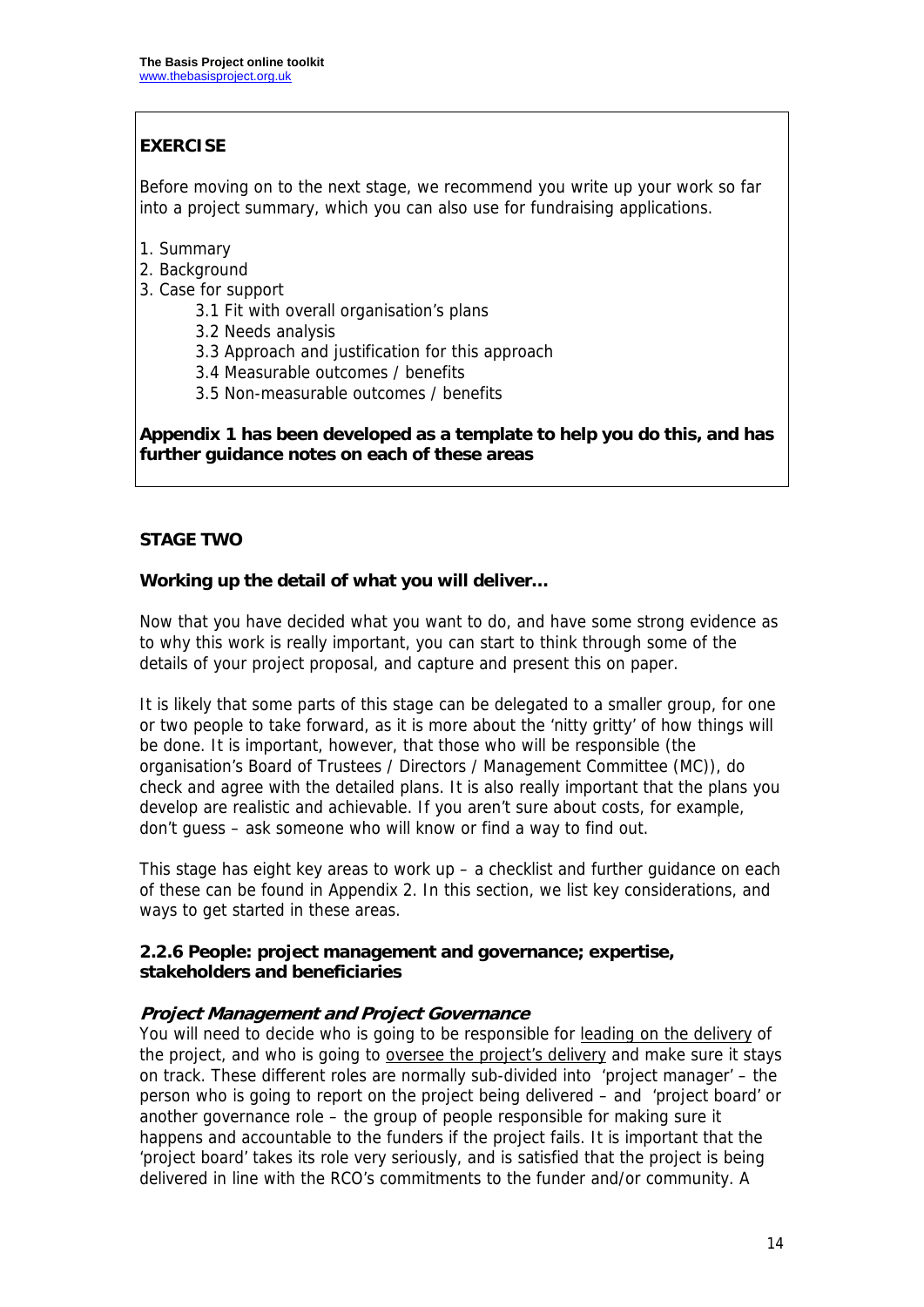board will normally bring more than this to the project, including, for example, a community perspective or an outside strategic view, which can be extremely helpful at times when the delivery team are too close to delivery to analyse the wider environment.

It is standard practice in the UK for one person act as the Coordinator / Project Manager and to lead on the delivery of the overall project, no matter how big the delivery team. This means there is one person whom the Board can hold accountable if something doesn't get done (although please remember that the Coordinator or Project Manager needs to get the support and authority to make the project happen!) If two people are responsible, then you can get a lack of clarity and different expectations from each, which could lead to tensions and therefore unnecessary difficulties.

It is quite common to have a number of project managers reporting and working to an overall Coordinator or Chief Executive, who then reports on all the projects to the Management Committee / Board of Trustees / Directors. A key consideration, however, is to ensure that roles and responsibilities are clear to everyone.

### **Expertise, stakeholders and beneficiaries**

To secure funding, you may need to demonstrate that those who will deliver and oversee the project have the skills to do so. You can explain to the funder what skills your management committee has that will enable your RCO to oversee the project and help guide its development. You can also explain what skills and experience those who will be delivering bring with them – provided you already know who they are. Most importantly, you as an RCO will also need to be convinced, in order to ensure you aren't setting yourself up for future difficulties.

How you intend to involve your stakeholders and beneficiaries should be something you can build on from the work you did earlier in the process. How do you need or want them to be involved as you move into delivering your project?

### **2.2.7 Deliverables and activities**

Activities are the things you are going to do to realise your outcomes (and, therefore, the benefits to the community). There needs to be a logical link between your activities and outcomes – it should be clear that your actions will lead to the outcomes you desire.

Developing activities is an important stage and it is worth checking your plans with a few people – as assumptions are often made about how one thing can lead on to another. The important thing about this stage is to keep focused on the bigger picture. When developing activities it's also a good idea to build in some flexibility to allow for changes that might be needed in the future.

Deliverables are anything that is a 'tangible' result of your work such as producing four newsletters a year, or running five training events.

Make sure your targets are 'SMART', meaning:

• Measurable

**Specific**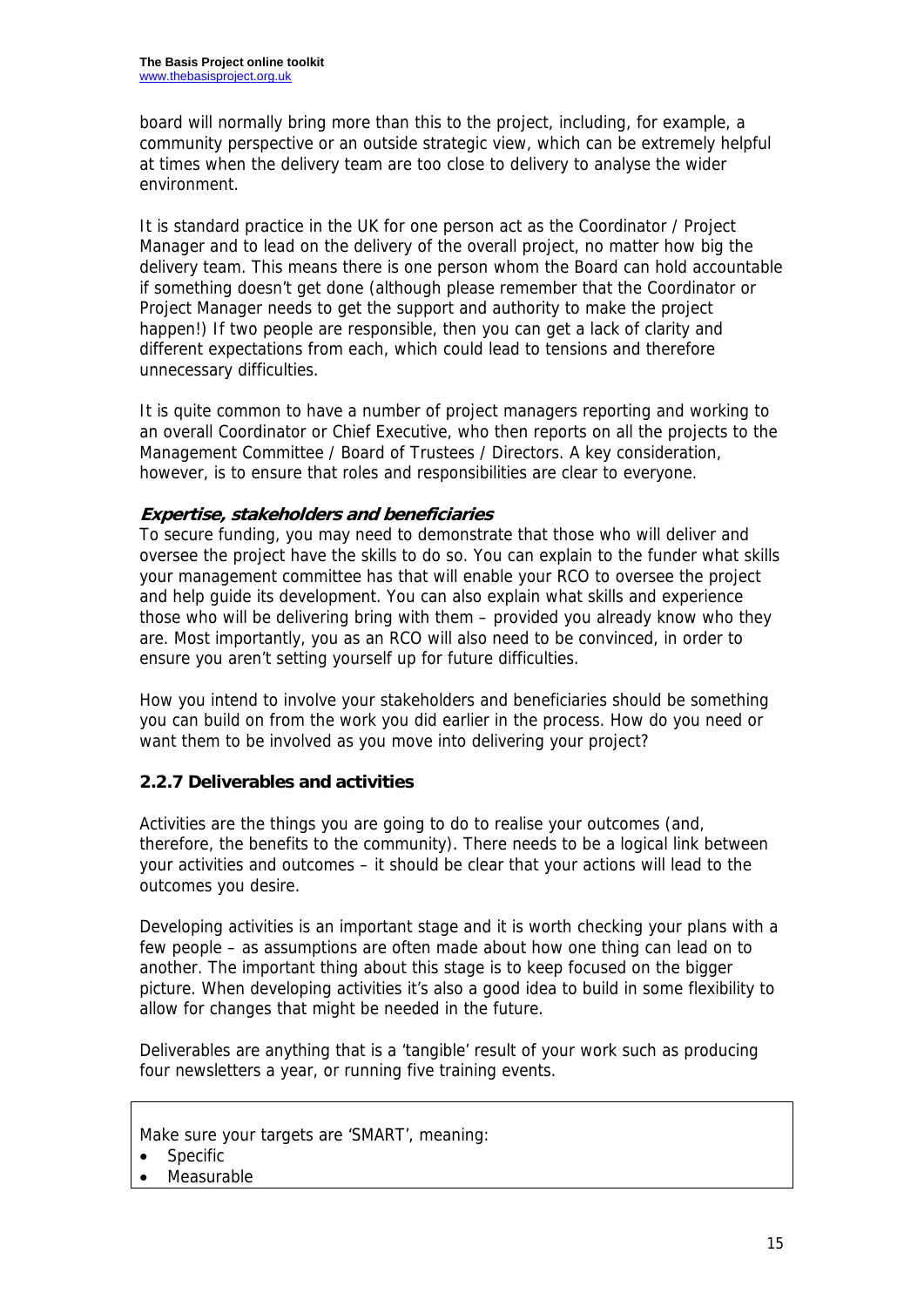- Achievable
- Realistic and
- Time-bound

#### **Example**

In the Basis Project we work to outcomes and milestones, which is similar to the relationship between outcomes and deliverables.

One of our outcomes reads like this:

**500 individuals are given opportunities to develop their skills and improve their understanding of key infrastructure issues.** 

And we are committed to realising this outcome by means of the following 'milestones':

**Milestone 1: 450 RCO members engage with Basis Project process, either attending training on infrastructure areas or engaging with Organisational Development Officers on a 1:1 level around infrastructure development support.** 

**Milestone 2: 50 individuals from RCOs are engaged with the peer-to-peer programme: 25 in 2009/10 and 25 in 2010/11.** 

If, for any reason, we didn't realise our outcome through this activity, we would need to explain that to the funder.

#### **Note about objectives and other key terms**

Some funders might talk about objectives – these are commonly thought of as the ways in which you will reach your outcomes. Please see the glossary towards the end of this toolkit for a definition of objectives and other key terms such as outcomes and activities.

Please see the link for strategic planning guidance in the Section eight of the toolkit for further help in this area.

#### **2.2.8 Outline plan**

To deliver your project you will need to come up with a 'plan' for delivery. To do this you need to think through the key activities you will need to do in order to get it up and running, as well as what you will need to do to deliver the project.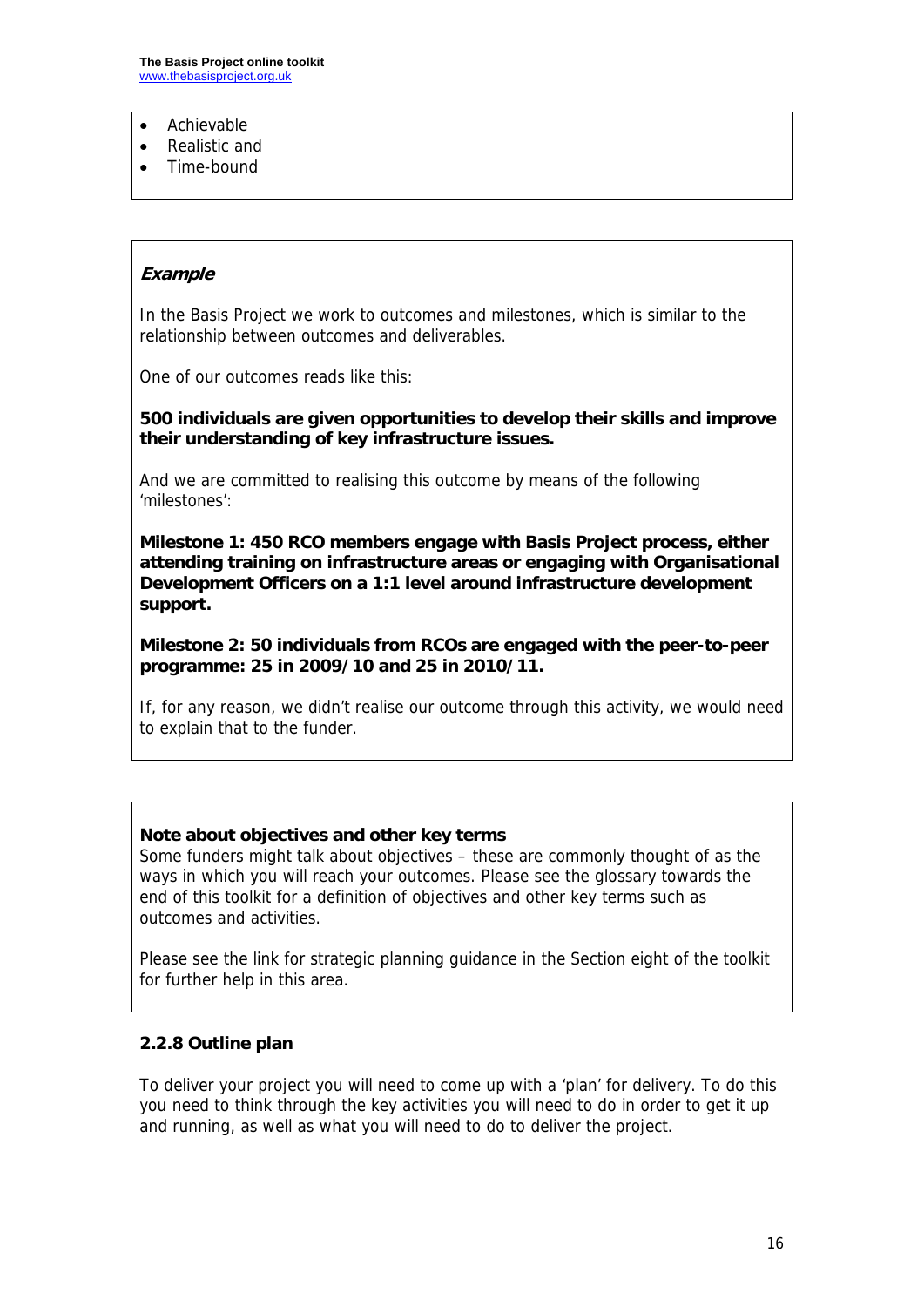At this stage it doesn't need to be very detailed – you only need an 'outline' plan. If you aren't sure how long things are going to take, talk to someone with experience so that they can help with this. And, as a general rule, build in a lot of extra time (also known as contingency). Things can go to plan, but more often than not, they don't.

You can choose a number of ways to present your plan. Either a simple 'month 1, month 2, month 3, etc' list where you detail what you are going to achieve in each month. Or you can develop another system. Two frequently used systems in project management are 'gates' and Gantt Charts.

#### **Gates**

Processes that use 'gates' are a good way of setting up a project when there are so many variables that you don't think it is sensible to commit to specific timescales for each development.

The idea is that you develop the project with a series of activities that the delivery team can manage independently. Then there are key stages which the project board signs off, in order for the delivery team to move on to the next stage (in other words, the team goes through the gate from one stage to another).

The advantage of this approach is that the roles of delivery team and the purpose of governance is clear; the project board has an opportunity to scrutinise the progress being made by the delivery team but does not get drawn into all the details of delivery 'accidentally'!

It is also a very useful system when volunteers are important to development or delivery of the project – as it isn't time-bound, it is more flexible.

### **Example**

A number of community groups and public services wanted to find out what the local community's biggest concerns were, and to do something to address these. They formed a working group (WG) and appointed a worker to lead on the project. The WG were overseeing the project and wanted to get information, understand the issues and contribute to the solutions, but could only meet once a month.

The worker therefore developed a 'gated' system for the project to work to, and the WG appointed one person from the WG to guide and support the worker on a dayto-day basis. The plan looked like this:

### **Project outline, November 2006**

Activity: - Develop project plan including clarity on roles at each stage; - Develop plan for engagement including scope, timescales, engagement techniques including for hard-to-reach communities.

#### **Gate 1: Present and get agreement on the plan for engagement from the WG** (planned review date: January 2007)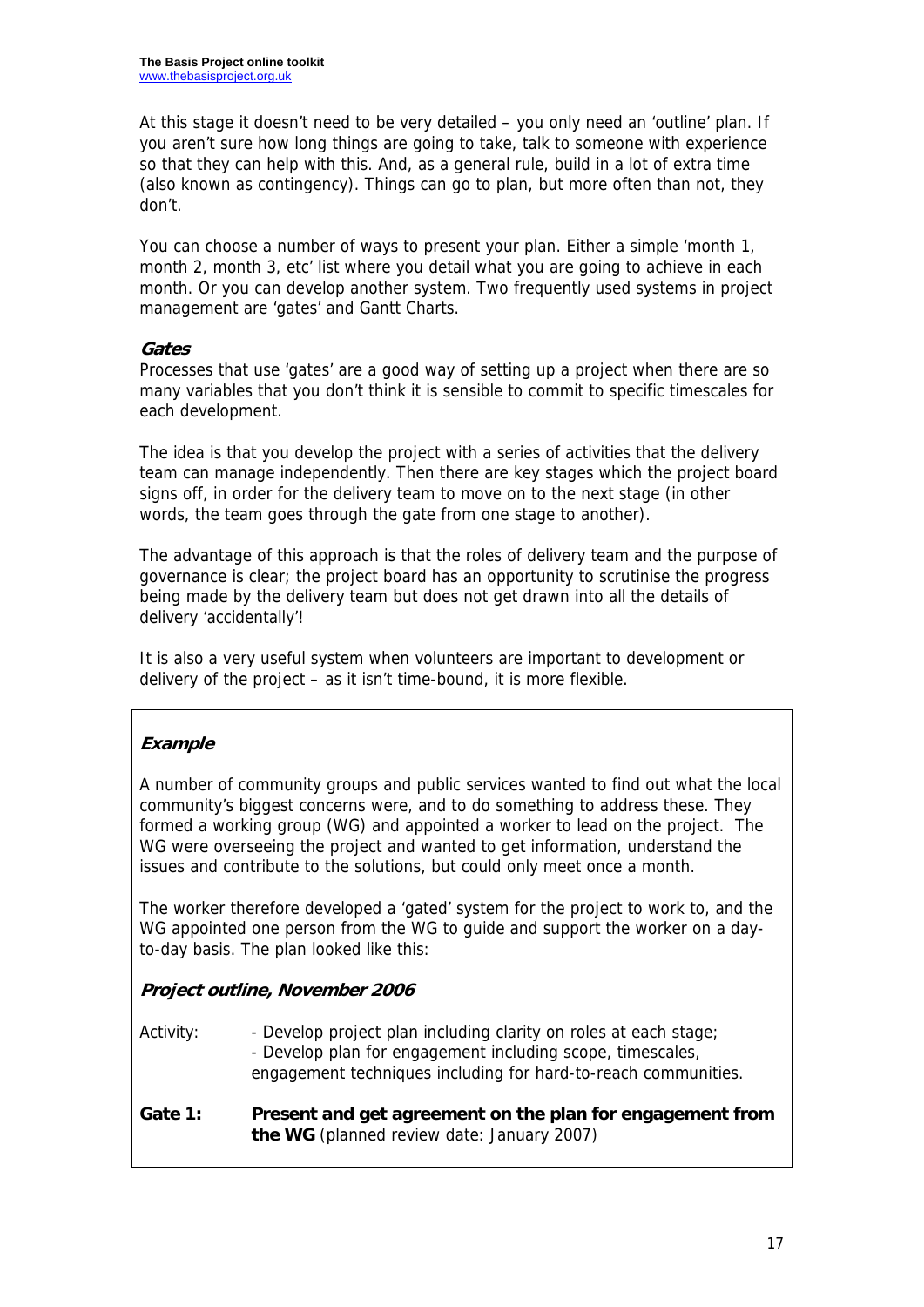| Activity: | - Roll out plan, present progress reports to WG monthly explaining<br>and getting sign off on any major changes to the agreed approach.<br>Write up findings. Undertake background research to support possible<br>recommendations. |
|-----------|-------------------------------------------------------------------------------------------------------------------------------------------------------------------------------------------------------------------------------------|
| Gate 2:   | Report on findings to WG, and provide any recommendations<br>for action (Planned review date: September 2007)                                                                                                                       |
| Activity: | - WG to consider and discuss findings. Decide on next steps, whether<br>this is action or further research.<br>- Worker to develop action plan.                                                                                     |
| Gate 3:   | WG agree action plan (Planned review date: October 2007)                                                                                                                                                                            |
| Activity: | - Project is closed.<br>- Action plan is implemented.                                                                                                                                                                               |

Be aware of restrictions you may be under from beneficiaries, a funder or other stakeholders to deliver the project within a specific timescale – good time-keeping is often thought of as an important part of professionalism in the UK. You may also decide to give yourself some time restrictions – it can take a lot of self-motivation to keep up the pace if you have no external pressure.

## **Gantt charts**

Gantt charts are a way of mapping out delivery of specific parts of the project in time, to make sure the connection and interdependencies can be seen and understood. This is a good way to manage a project in which a few people are contributing to its delivery because they can see how their individual tasks feed into and are dependent on each others' progress. So if, for example, Hussein from the publications team knows that Mani, the writer of an article, hasn't been able to do the key interview, then he can see in advance that he is going to need to adjust when he is going to finish the newsletter. And hopefully can juggle his other tasks around this.

People tend to underestimate the amount of time it takes to do things. When you are passionate about something there can also be a strong will to 'committing high'. We recommend that you don't commit to something if you aren't sure that you can deliver. While you need to remain competitive, it is perhaps better to 'under promise and over deliver'.

## **Project learning**

It is good practice to build in time for learning – this is often important to keep your volunteers / paid staff motivated and progressing well.

In some projects, there can also be an organisational benefit, and a benefit to the sector and your funder, if you manage your learning well. Best practice is to focus on learning lessons from the work that is carried out to inform future developments. Unfortunately, however, there is still a strong tendency in the voluntary sector to demonstrate 'value for money' by doing a lot – and sometimes there isn't the capacity to look at lessons being learnt, and analyse and provide new intelligence to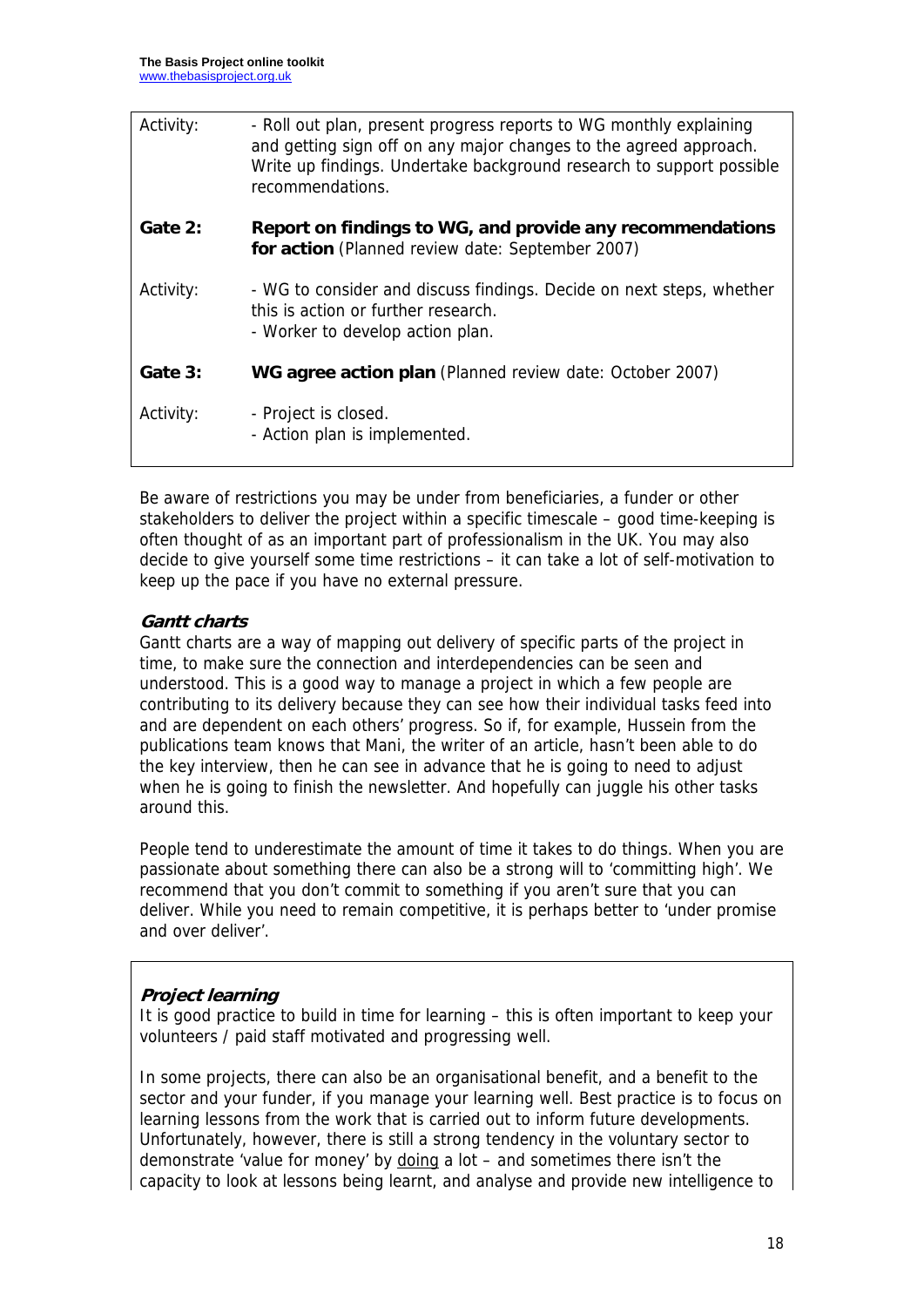funders. If you want to focus on learning, you should demonstrate the value this would add to the project so that the extra cost (of staff time) can be built into the project, rather than it being something you expect your team to do as an 'extra'.

If you are interested in using and sharing your learning, then talk to your potential funders about it. Whether it is something they will be interested in, will depend on their interests.

## **2.2.9 Budget and financial case**

To deliver your plan you will need to know how much it is going to cost. If you have no idea, find support in this area. Funders tend to spot wild cost estimates, and they might well reason that if your budget is unrealistic, your project plan might be too. You need to get it right for yourself too, because, if you don't, you are potentially setting yourself up to fail.

To develop your budget you need to think through every activity in detail. If, for example, you are organising an event, you should include everything in your budget such as paper, a print cartridge, postage costs for mail-outs, your travel costs for checking out different venues, and so on. If you work through everything that needs to happen either by yourself or with someone, then you should be able to remember most things.

Budgets can often include some contingency – either within each line of your budget, or as a line in itself (although check with your potential funder, as they do have different preferences).

Funders will often contribute to 'core costs' (also known as 'indirect costs'). This is money that is needed to support the project, but not spent on the project directly – management costs or office costs for example. It is important that you create these figures from 'real' costs so that you can demonstrate what you need all of the money for. It is also better if you can show that you are being prudent about what you need.

In terms of working out what to charge the project you are fundraising for, a lot of organisations simply divide all their overhead costs between all of their projects on a 'per worker' ratio. A good tip is that whatever costs you can charge 'directly' to a project should not go into indirect costs. If, for example, you only use a phone for a specific project that could be a direct cost rather than an indirect cost.

When working out core costs, every RCO and VCO needs to give themselves enough money to deliver without damaging or overstretching themselves, whilst being a realistic option for the funder. This can be a tricky area, and if you can you should check funders' expectations in advance of developing a full bid, so you are aware of their expectations and know you can fit with this. Some funders won't fund core costs over a certain percentage of the entire bid but most are open to hear what you require. It is important that you know what you can deliver for what amount of money.

Funders themselves are often under extreme pressure to deliver to others' high expectations. (Local authorities, for example, often need to make savings each year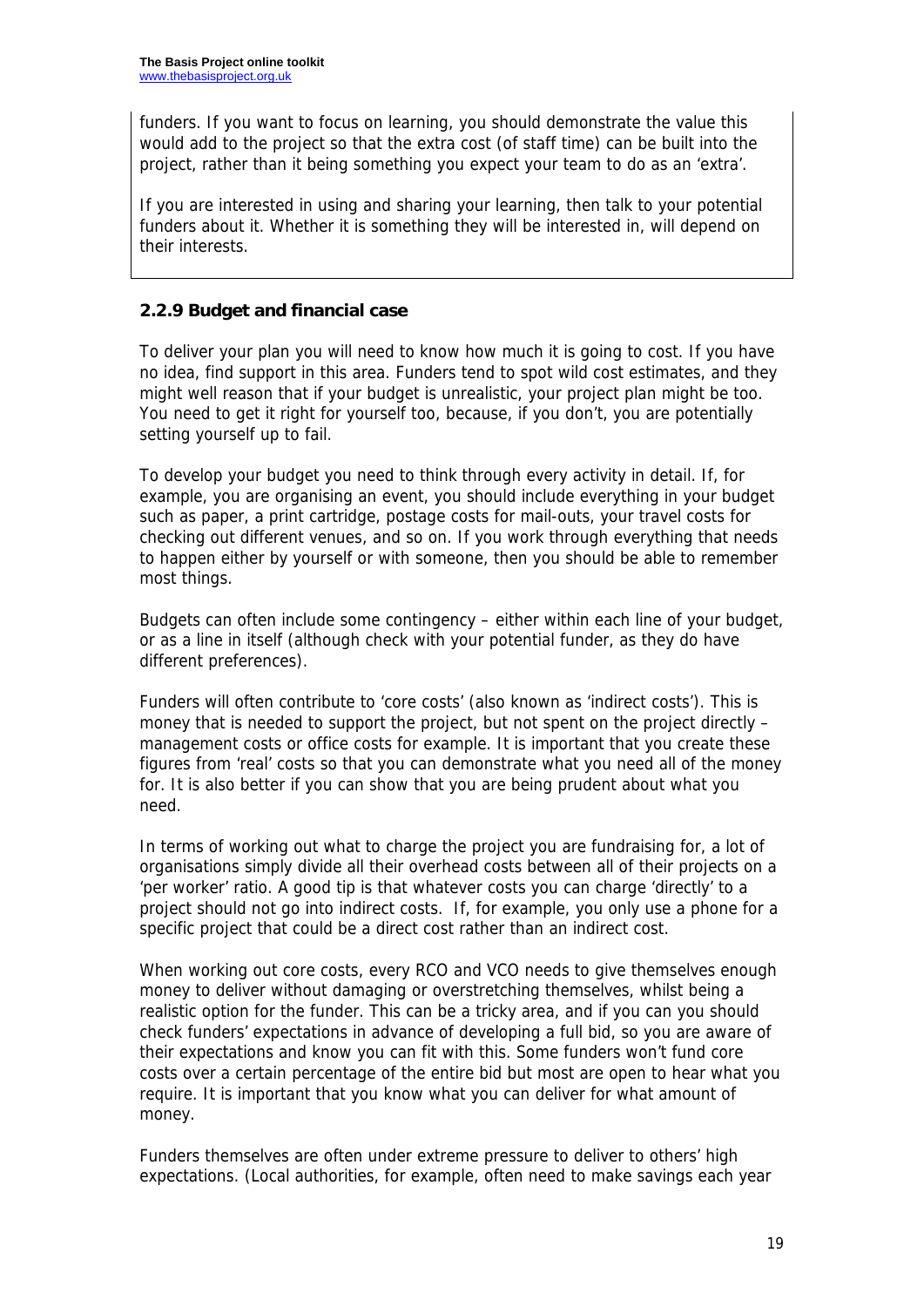and report results to central government.) So don't be too aggrieved with them personally! Be aware that for funders it is most helpful to them if you (or any RCO / VCO) can get good results for little money. This means that although they may be looking to reach out to your community, they are also looking for efficient and effective organisations. See the link to 'full-cost recovery' in the further resources section for more help in this area.

A budget for a project application could include the following:  $2010 - 11$  2011 – 12 2012 – 13 **Income**  XX funder Membership fees Donations **Total income Expenditure**  Staff costs (include National Insurance, tax, pension contribution) Staff and volunteer training Staff and volunteer travel and subsistence Events Publications Core / indirect costs Contingency **Total expenditure** 

See section four of the Basis Project's Financial Management toolkit for more information on developing budgets.

## **2.2.10 Exit strategy**

This is likely to be an area the whole team will need to discuss. Think about what, realistically, will happen to your project at the end of this funding period, as funders normally won't want to fund something that is just going to stop when the funding stops.

At this stage you only need to explain your ideas around options that will be open to you at the end of your project, and why. Often this means either that you plan your services so you won't be needed by the end of the project (perhaps by either training others to deal with the issue or by tackling the problem effectively), or you know you will be able to get funding from another source..

You will need to demonstrate to the funder how what you are asking them to fund will make a difference while it's running, and how it will make a difference in the long term too.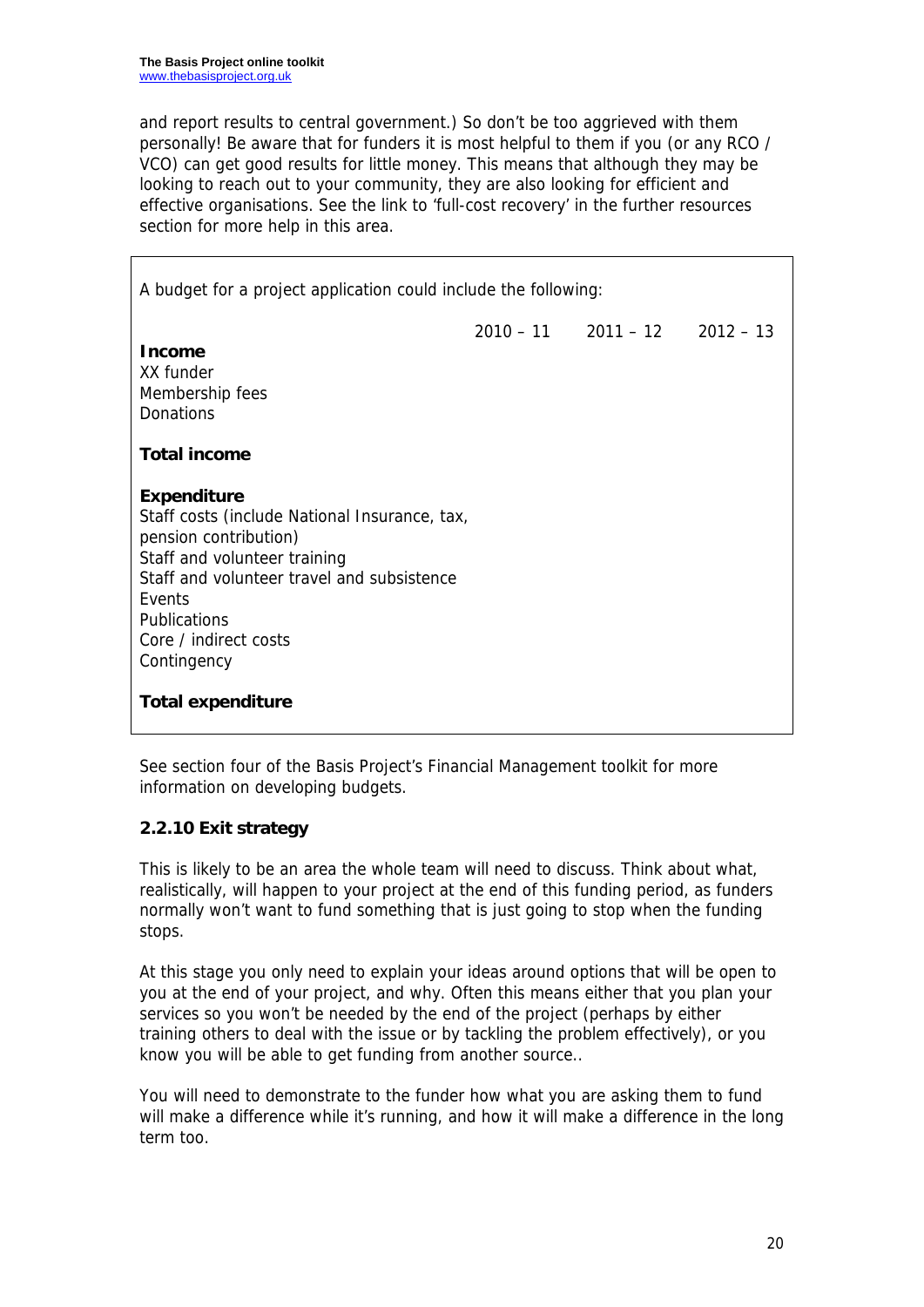#### **2.2.11 Monitoring and evaluation, key performance indicators and quality control**

You don't need to develop all three of these areas. You will need to develop some sensible and manageable systems which will provide evidence that the work has been completed, and to a good standard (for you and for your funder). Ideally they would also give you feedback on changes in the environment and lessons being learned in the project, so that you can gather ideas on where to go next.

#### **Monitoring and evaluation**

At its most basic level 'monitoring and evaluation' assesses and shows in a tangible way whether you have delivered what you said you were going to deliver.

Monitoring is the way in which you collect data about the services you have delivered, and feedback from service users on how successful they felt they were (an example is the feedback sheet you fill in after you've taken part in a training session).

Evaluation is the process by which you analyse what you have achieved — if done well it can help you decide what you might do next.

To decide how to monitor and evaluate you need to check what you have said you will do in this area with your funder. If you haven't committed to anything, check whether the funder has any particular requirements.

A good monitoring system should address how you can make good use of feedback to:

- improve your service delivery / project; and
- inform what you develop next (for example help identify emerging needs and priorities in your community).

It should also be easy to manage – giving clear and useful information.

When developing your system get a few different people to look at the questions you are asking and talk it through with them. People often interpret questions in unexpected ways, so the clearer and more exact you can be, the more useful the information you collect will be.

The Charities Evaluation Service (CES) has developed useful resources on monitoring and evaluation. Please see the 'monitoring and evaluation' link in the further resources section. Of particular interest may be the 'First steps in monitoring and evaluation' document.

#### **Key performance indicators**

Key performance indicators are a way of assessing performance by picking on a few key areas and coming up with indicators that tell you whether or not that area is being delivered well or not.

They can be developed at different levels: from individual performance to whole project performance.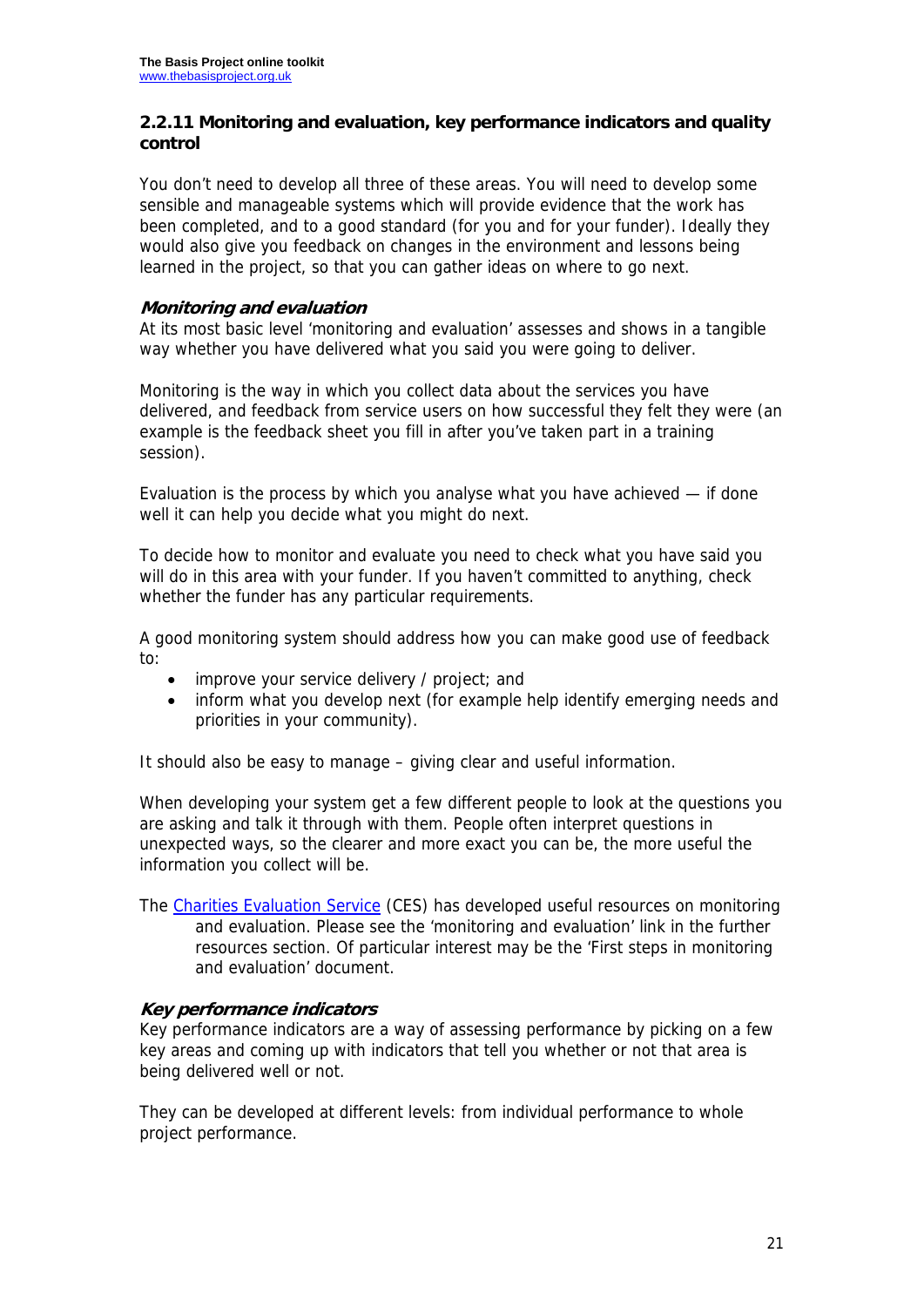### **Quality control**

Quality control is a key issue in traditional project management. In the voluntary sector, however, it does not often have such a clear connection to specific projects where the 'framework for delivery' is often more focused on working to and being responsive to the beneficiaries and funder. In the voluntary sector, quality is usually dealt with at an organisational level.

Most funders will be impressed by any project that makes use of a quality system. A number of quality assurance systems are in widespread use in the voluntary sector including PQASSO.

## **2.2.12 Risk analysis**

At this stage, you will just need to discuss and agree what you feel the key risks you face are likely to be. These will develop over time, but it is important to start the project with an understanding of areas where you need to be careful.

These could be internal risks (example one: the project worker leaving) or external risks (example two: a change of administration in the local authority might mean withdrawal of funding). Risk analysis outlines the steps you will take to overcome the risk or minimise the impact of the risk (example one: the project worker is well supervised, and communicates regularly with the team to ensure everyone is aware of the key issues; example two: working with the local opposition party to help them understand the importance of our work, and influence their policies).

A table to help you identify and plan to manage risks can be found in Appendix 2 of this toolkit.

### **2.2.13 Exclusions and assumptions**

For bigger projects, being clear about what you are not going to do, as well as what you are doing, will be really useful for you and your delivery team. This can stop ambiguities arising when delivery starts. It can be much harder to say 'no' to someone or something when it isn't clear in advance that it should be a 'no'. But this might be the only way to stay on track and keep delivering on your key priorities. Smaller projects might not need this level of detail.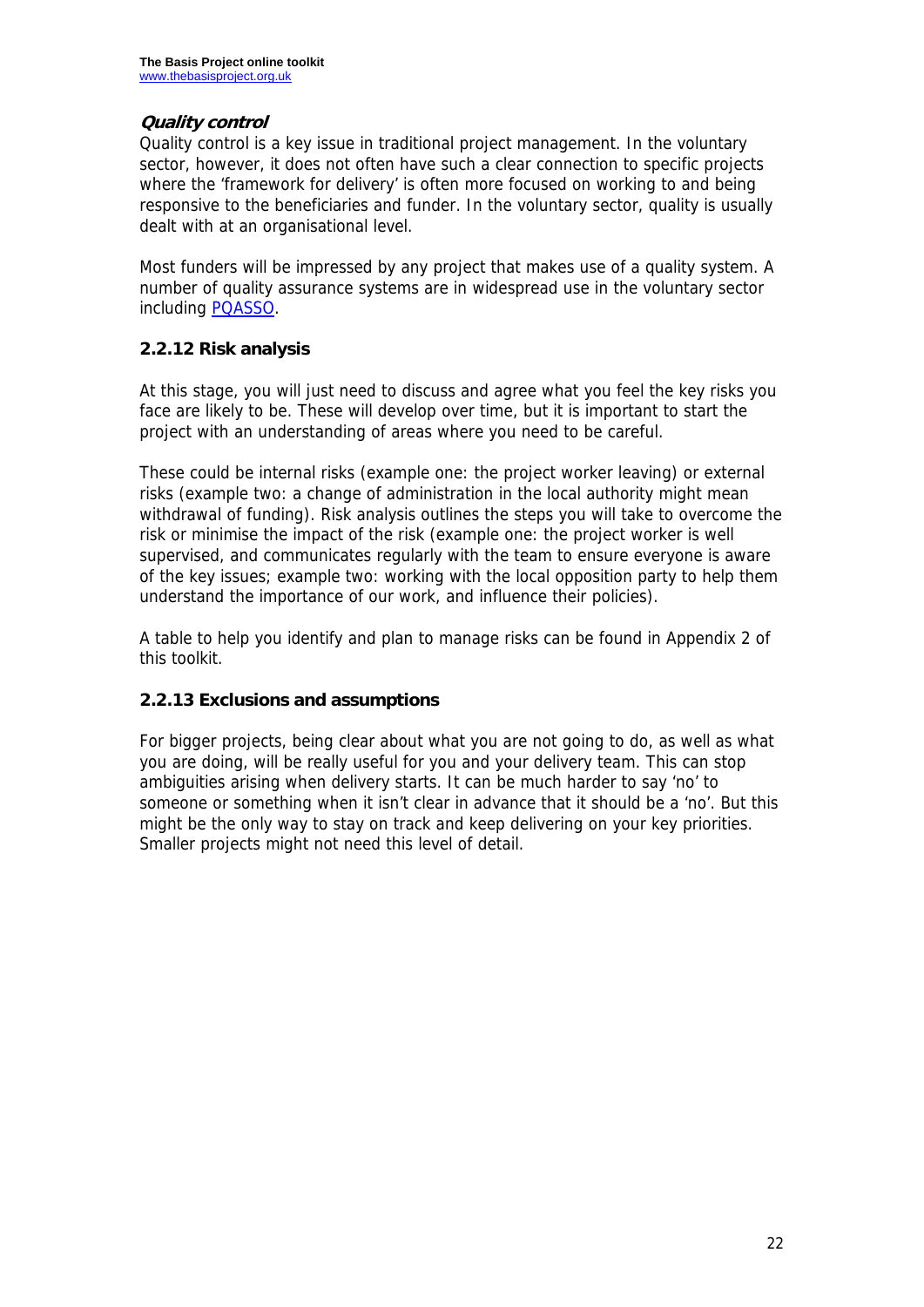## **EXERCISE**

Before moving on to the next stage, we recommend you write up your progress into a summary to use for fundraising applications.

#### **Detailed project description**

- 1. People: governance and management, expertise / experience, stakeholders and beneficiaries
- 2. Objectives and activities
- 3. Main deliverables
- 4. Outline plan
- 5. Budget and financial case
- 6. Exit strategy
- 7. Monitoring and evaluation / key performance indicators and quality control
- 8. Risk analysis
- 9. Scope / reach: exclusions and assumptions

#### **Appendix 2 has been developed as a template to help you do this, and has further guidance notes on each of these areas**

**The next stage is to fundraise for your project.** 

**Please see the Basis Project's Fundraising toolkit, and in particular section six for tips on making a good application.** 

**www.thebasisproject.org.uk/toolkit/fundraising/**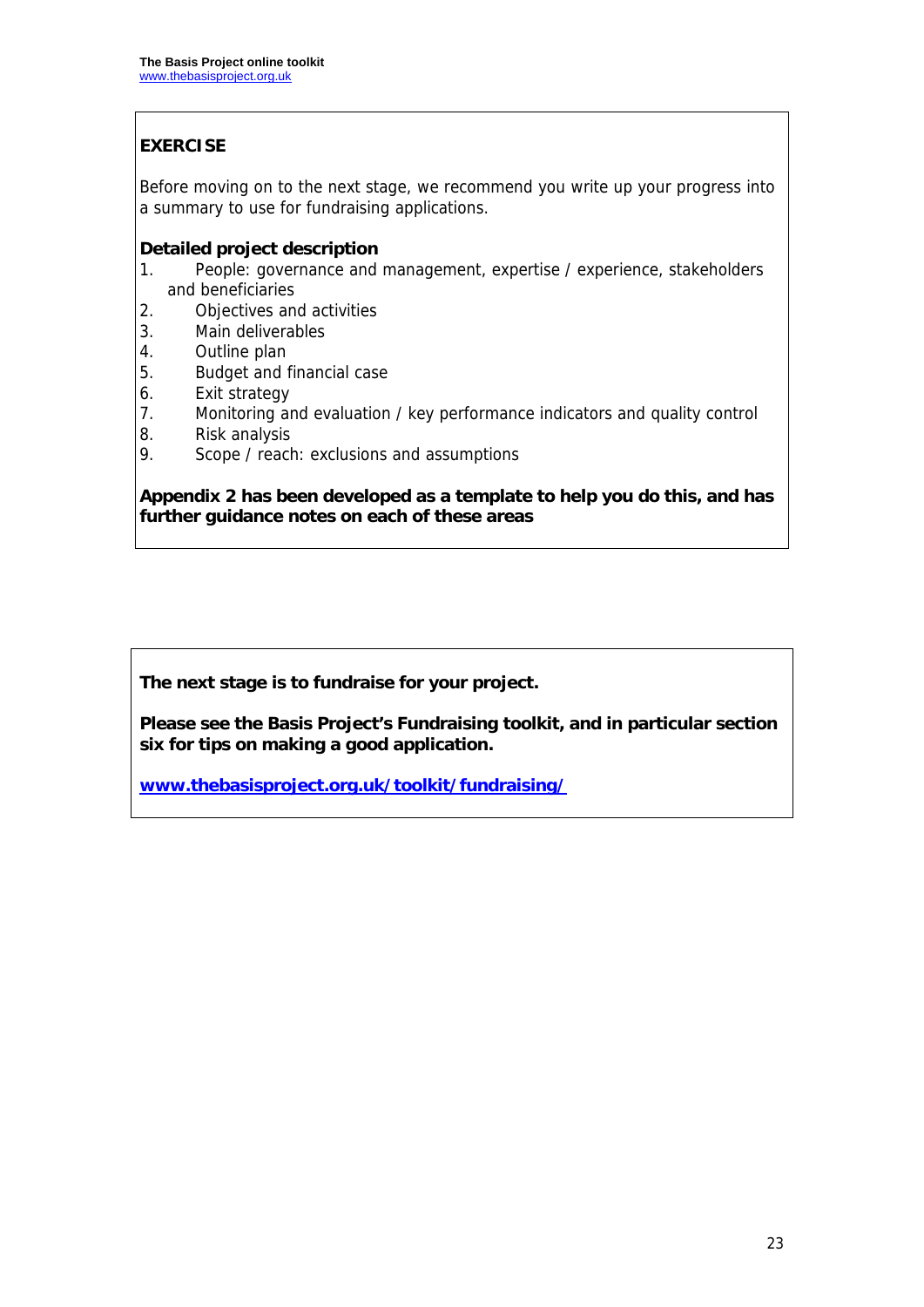# **Section three Setting up a project**

Whether you set up the project with others who will be working on the project, or get the basics in place without them will depend on your specific circumstances. There are benefits and drawbacks to both approaches.

#### **3.1 Decision-making and delegation, working together**

Ideally it is best to make the important decisions together and delegate the less important decisions to individuals. This way everyone has some independence and a degree of control over their work and you can make sure that you can handle the amount of work you collectively need to get through. You may decide that it is not efficient use of funding to have everyone contributing to a decision about the colour of the staplers, for example!

You need to decide what decisions you should take together, and what can be delegated. If you are not sure, decide if doing a particular bit of work together is a priority in terms of what you are really trying to achieve. It is also worth thinking about which decisions would most benefit from an input of different views or the input of a specific group.

If you are putting a new team together, it is important to build time in for this. Some new teams just 'click'. Other teams include people with very different viewpoints so you need time to uncover and work through the different assumptions and to develop understandings. Sometimes a team that has just 'clicked', can realise after a few months that they don't understand each other so well anymore, and need to refresh their relationships.

## **3.2 Setting up an office**

We assume here that you have a basic office system in place such as a filing system, a place to work and so on. If you do want some support in this area please see www.londonofficespace.com/settingupanoffice.html. There are other considerations you can take into account when you are setting up and managing an office, including sharing back office functions (including photocopiers or payroll support) and ways of 'greening' your business.

### **3.3 Setting up reviewing and learning systems**

You will have set out your commitments to monitoring and evaluation when you prepared your project plan. Here is where you develop how you will implement that. It is a good idea to keep this area as simple as possible. You may also want to think through additional ways that you want to review and learn within your project and set these methods up.

### **3.3.1 Consultation mechanisms**

Consultation is the process by which you get other people's input on either your performance and/or your direction. Key stages to do this are during the set-up and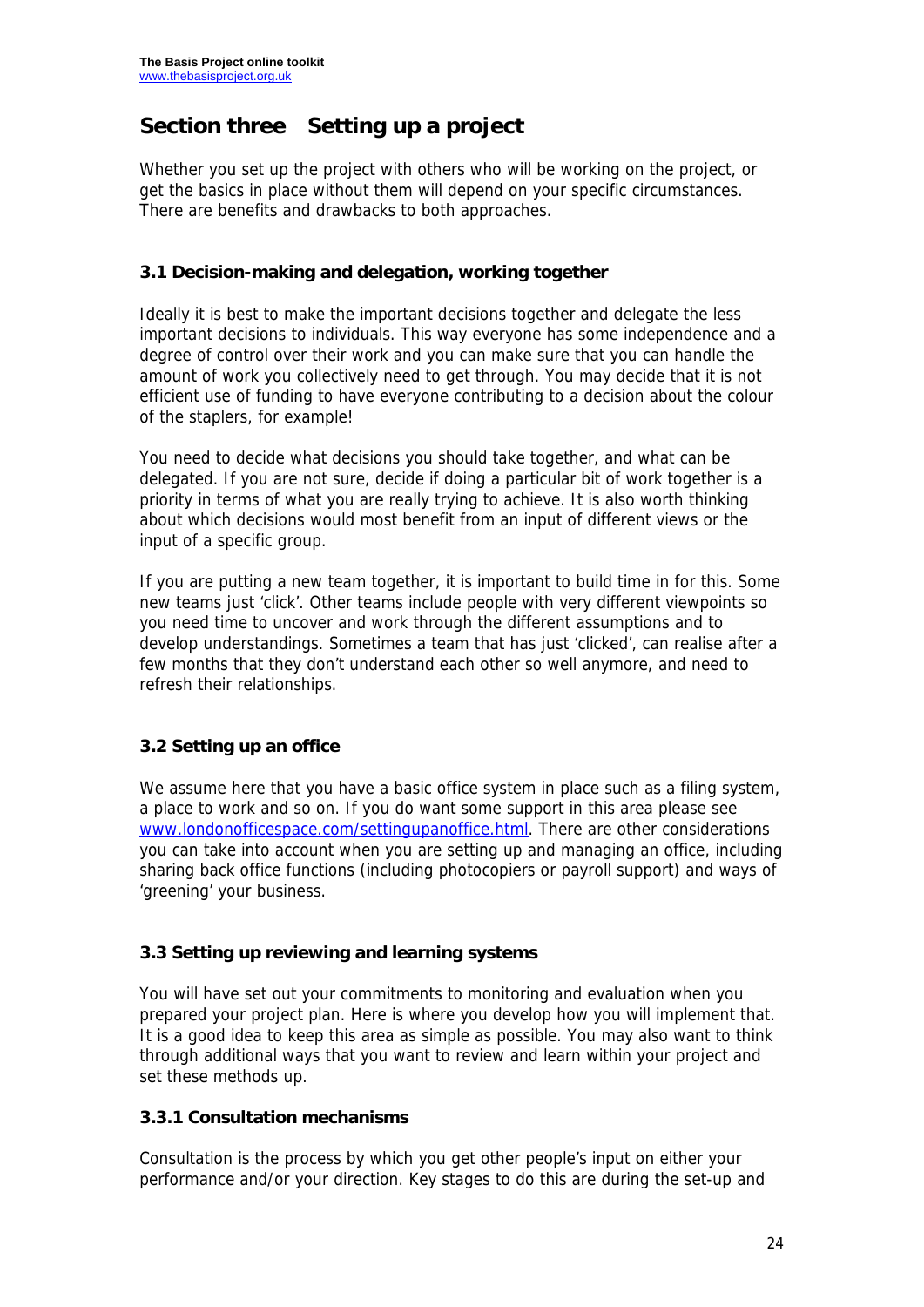review periods, but you might want to make the most of your 'natural' opportunities too (for example, a community event).

It's important to focus on what you really want to find out so phrase your questions carefully and keep the whole process as simple as you can.

### **3.3.2 Plan–Do–Review–Reflect cycle**

There is a well-known management tool that works as a cycle and contains the following stages of development: plan – do – review – reflect.The idea is that first you work out (plan) how you will deliver; you then do it; you then review how well it went in practice (identifying any shortfalls); you then reflect on what you have learnt.

You then use this information to plan how you will do it next time, before doing it again, and reviewing and reflecting again, and so on.

You can use this tool to review and reflect on any aspect of your project. You can do this on your own or in a group.



INTRAC/MC-MED/NGO-SC have developed a more comprehensive planning cycle that goes into more detail around how to most effectively review, reflect and so on. See the INTRAC 'Project Management toolkit 2' link in the further resources section for more information.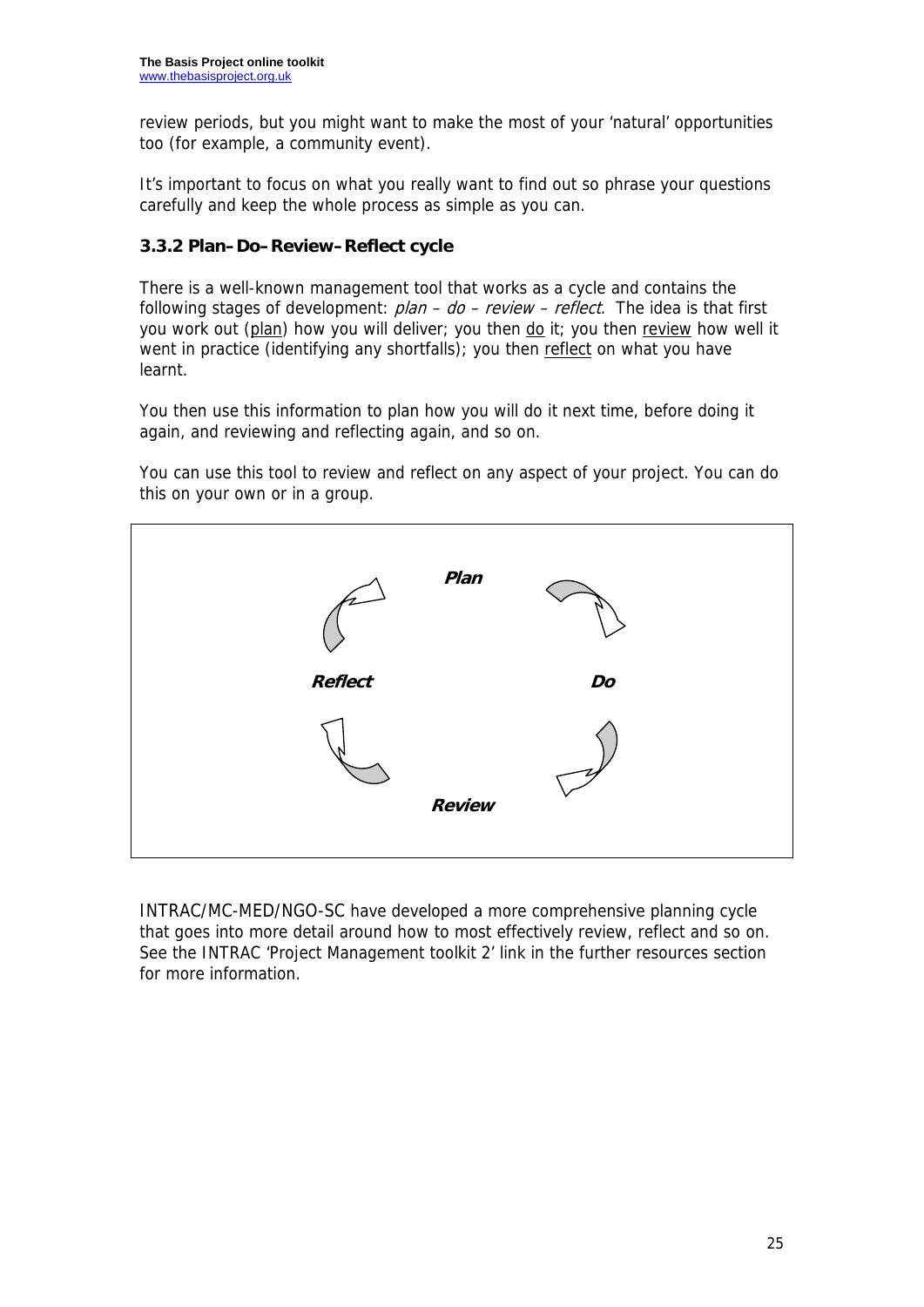## **Section four Managing a project and reviewing progress**

### **4.1 Trade-offs in project management**

With a lot of projects it is possible to spend all your time just making sure every project tool is put into place and used, rather than actually achieving anything with your beneficiaries.

As such, you may need to think about what your priorities are, and be prepared to prioritise in order to ensure you are successful overall. It is a good idea to discuss your priorities before an emergency arises, so that you have some understanding of where you are all coming from.

This process is commonly known as 'trading-off', and the three key areas you need to balance are:

- Time
- Cost
- **Quality**

Trade-offs arise naturally to some people through a good understanding of their circumstances. It is really important that you are aware of the biggest risks to your project and that you focus on dealing with these as your number one priority. You may therefore want to talk through your analysis of the risks and their causes frequently in the earlier days of your project, in a way that you won't need to later on.

Trade-offs should be informed by this risk analysis and not by one person's style or preferred way of working. It is good practice to adapt your style to fit with the needs of your situation.

### **4.2 Human resource management**

This is an area of expertise in itself, and if you are planning to either engage volunteers or employ staff, you will need to understand relevant UK laws and brush up on the latest thinking around good practice. The aim of good practice in human resource management is to help ensure your staff and/or volunteers are able to do their jobs well and that they feel rewarded in their roles.

Different people are rewarded by different things. Being able to help them feel rewarded whilst ensuring that the organisation reaches its goals is often thought of as good practice. Apart from staff feeling rewarded, there are also other organisational benefits to this which includes staff staying longer in their roles (and so performing effectively for you for longer), staff being more highly motivated (so achieving more on a day to day basis), and enabling the organisation to attract other high calibre staff as you develop a good reputation as an employer.

To ensure RCOs don't feel overwhelmed by the tasks involved in becoming an employer, it needs to be pointed out that this is best practice, and something to which the majority of employers in the UK still aspire.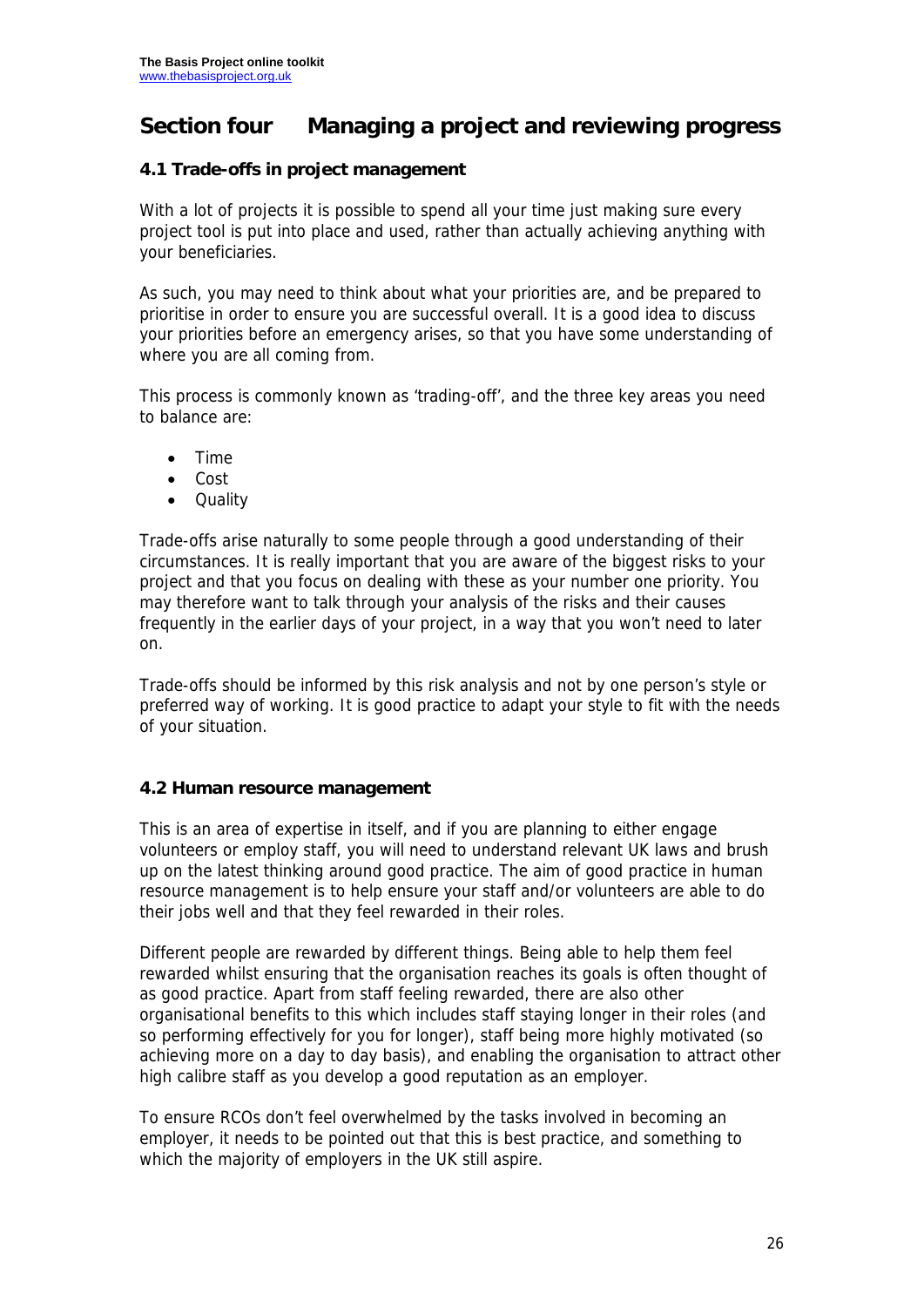Managing people in a project is more complicated if you don't line manage them. Important to 'project managing' people is mutual respect and an open, communicative relationship together with a mechanism for resolving differences of opinion (on priorities for their work, for example). This can usually be resolved by the project manager, project worker and the project worker's line manager having a conversation about the issue.

## **4.3 Budget management**

You will have set your project budget during the set-up phase. What you need to do now is:

- Make sure you understand what the funder expects from you in terms of reporting financially. Some funders will hold a 'set-up' meeting with organisations so they can explain their expectations. Follow their lead but don't be afraid to ask questions so you know what they expect from you - it's important you understand their expectations.
- Make sure you know what your organisation needs you to do to operate legally and what systems you will need to fit into (for example keeping receipts and filling in expenses forms, through to using their financial monitoring system, and doing end-of-year reports and accruals).
- If you 'delegate' responsibility for any part of the budget make sure the rules the funder gives you are understood and adhered to.
- Keep an eye on expenditure and make sure you aren't going over budget if you are and you can't see a way round talk about it to your manager / the Board / whoever is the right person. Openness about money is important so don't hide a problem!

### **4.4 Monitoring and evaluation, quality management and learning**

You will have set up your system(s) in the development phase. Now you need to roll it out and keep going with it. Many organisations tend to focus on the 'doing' (as this needs to happen) and to let other areas, such as monitoring, slip – this is particularly true at the start of projects when things are always busier than anyone ever expected.

If it gets dropped, pick it up again as soon as you can. If the system is too complicated, make it easier. It's fine to start with the basics and then see what more capacity you have.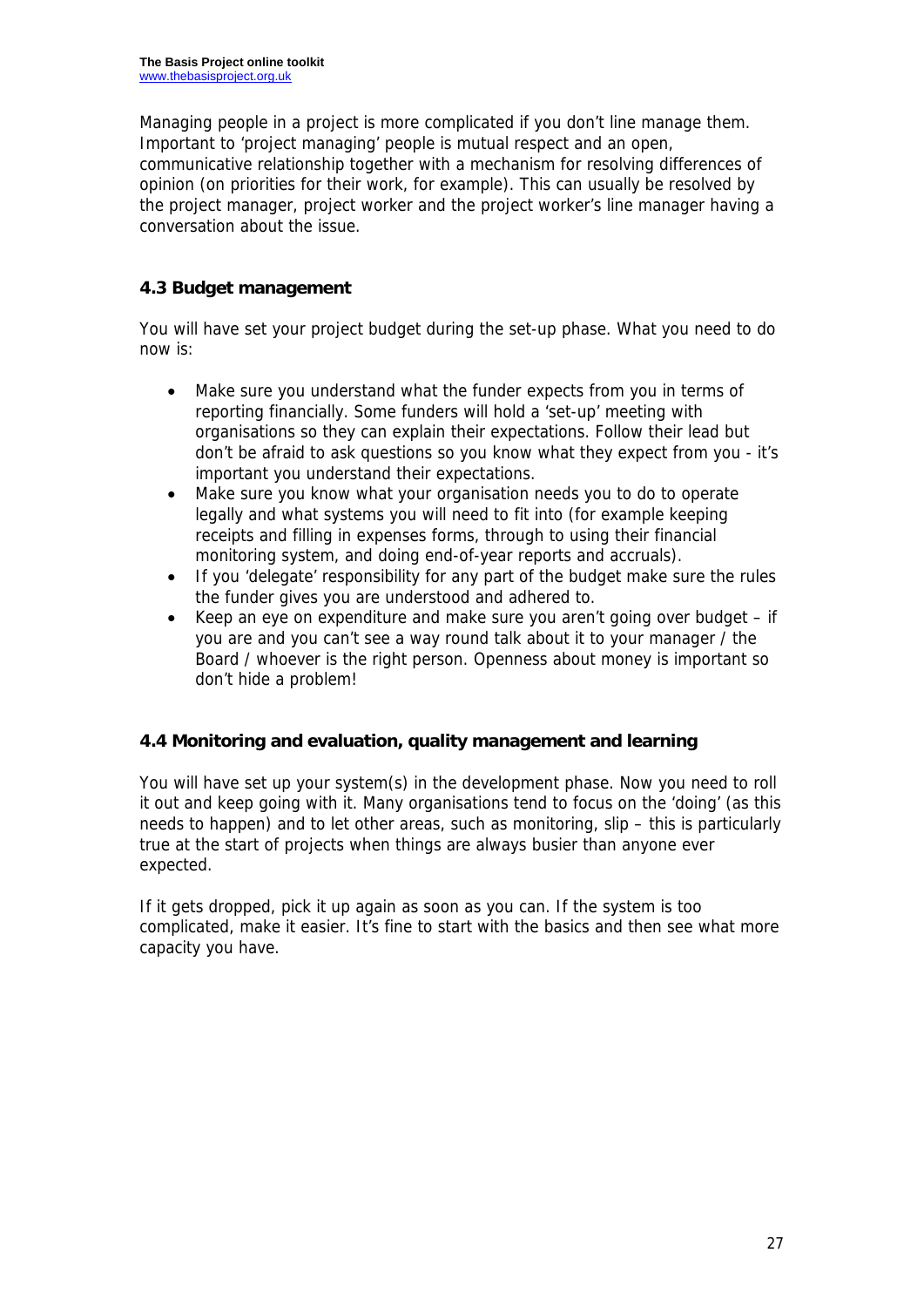# **Section five Exiting a project**

## **5.1 Exit and future bids**

You should consider your exit strategy at the bid writing stage and review this when you start the project. The most critical time for you to develop concrete ways forward is between a year and two years before the end of your project (as it can take up to two years to fundraise for a project). If you had only have two years' funding, this may not be practical but do think about this area well in advance.

Areas to consider when it comes to planning your exit include:

- What the environment will be like (for example a new organisation providing similar services, less funding for your area from the local authority, increased number of asylum seekers moving into your area)
- How your project has changed the environment, and what the 'new' needs of your target groups are

If you build evidence for what the needs are and what you need to do next to serve your target group, then you are building up your case for support which should help with fundraising next time.

Unless you are happy to stop delivering services, don't leave it to the last minute. It is often easier for your RCO to keep going rather than having to stop and start again. Also, you might need to recruit and train up new people if you've had a break.

Due to their commitments, staff might need to start looking for new jobs well in advance of the end of the original project. Show them that you are a committed employer, focused on retaining them. Even if your bids aren't succeeding, keep telling your staff about them so that they can appreciate the effort you are making and make informed decisions about their futures.

## **5.2 Finishing your project**

From an RCO's point of view finishing and exiting a project is a critical stage to ensure that lessons learned by those working on the project are incorporated into the organisation and to help it move forward more strongly.

Tasks that could be carried out include exit interviews where you can ask the worker about what they have learned and any recommendations from them, a meeting to 'hand over' the work, and handover notes from all people in the project team. Exit interviews in particular are a good way of ensuring the intelligence built up by the team is retained (though much of this would have become known when developing future bids if you decided to do this). Practical issues that organisations face include a lack of staff capacity to work on this area, and no one assuming ownership to ensure lessons are incorporated.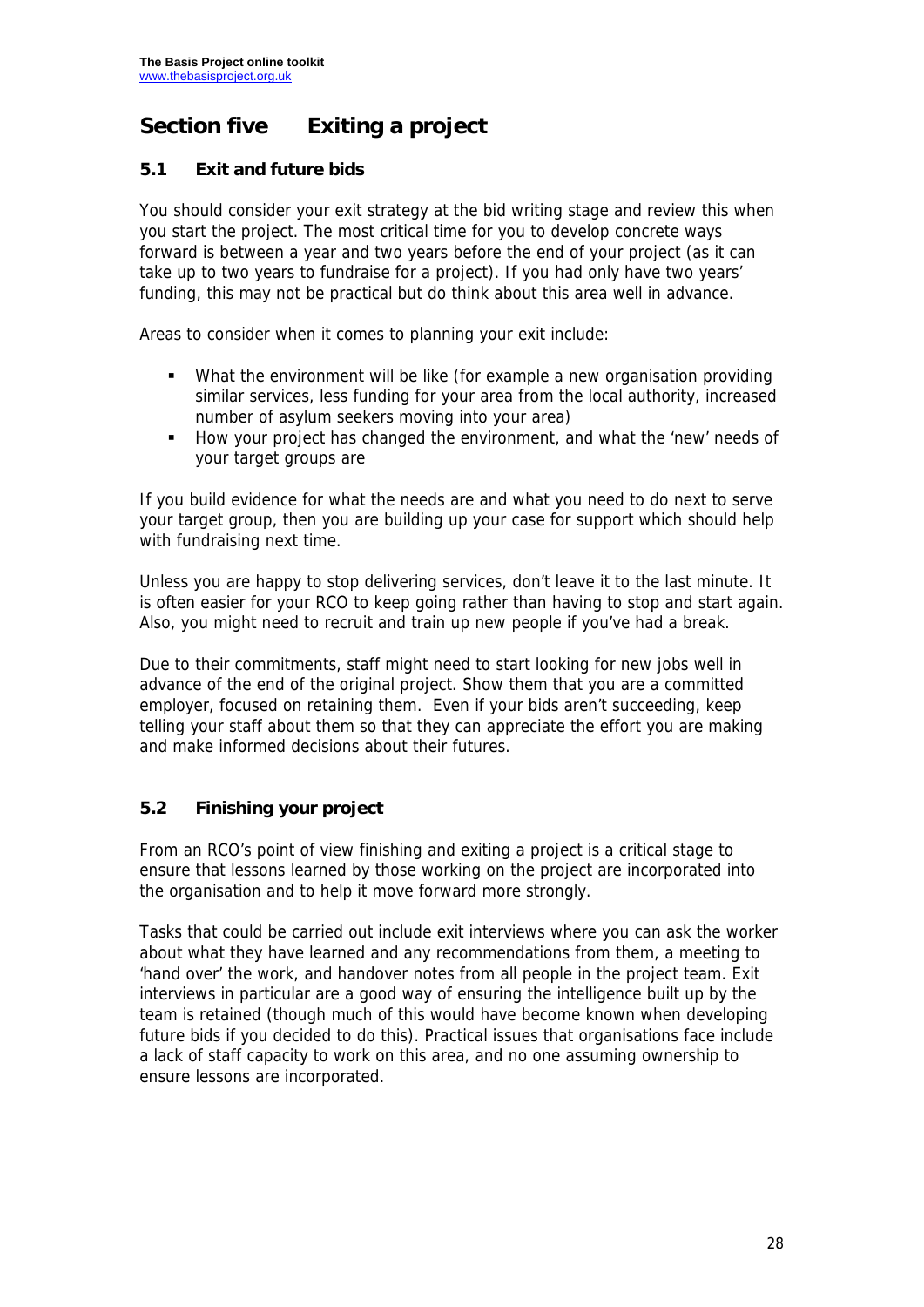## **Section six What to do when things don't go to plan – common problems faced and possible solutions**

#### **"We can't deliver as we expected to be able to"**

This often happens, so don't think you are the only project this has happened to. Think now of the options open to you and what you can do to get back on track or to re-work the project. (Are there other people that could help who you hadn't thought of before?)

If it's not possible to get the project back on track, then gather data on the reasons why. (Perhaps the circumstances have changed so much it doesn't make sense and another approach would be stronger.)

Your funder doesn't want you to fail, so see if you can negotiate changes with them. If you can, you should:

- Be open about why things are different to when you put in the bid (in other words, why you couldn't have predicted needing to make changes).
- If you want to deliver less in one area, try to make sure your new proposal will deliver more in another area.
- Try to make sure any changes won't change the impact you have been funded to make.

They may be restricted in what changes they can make, but this is likely to help them if they can keep funding you.

If you are going back to the funder, you must be prepared for them to say 'no'. They may not be able to change your agreement, or may not want to, and you need to decide in advance what you will do if this is the case.

If they can't help, and you can't deliver what they want, then you may need to agree to end the project early. Make sure you know the funders' expectations regarding the money you have already spent before you agree to end the project.

Finally, try not to be too upset if it does end despite your best efforts – you can be sure everyone will have learned a lot and will do things differently next time.

#### **"We have under-estimated costs"**

Your first port of call should be for you to look for other sources. Could you put on a fundraising event? Or ask members and supporters for donations? Do you have 'unrestricted' funding you could use? How can you cut back on expenditure?

If you really have no other options, you could try going back to your funder. Rather than ask for more money, you should explain what you can do with the money you have and see if you can re-negotiate your targets so that you can keep going.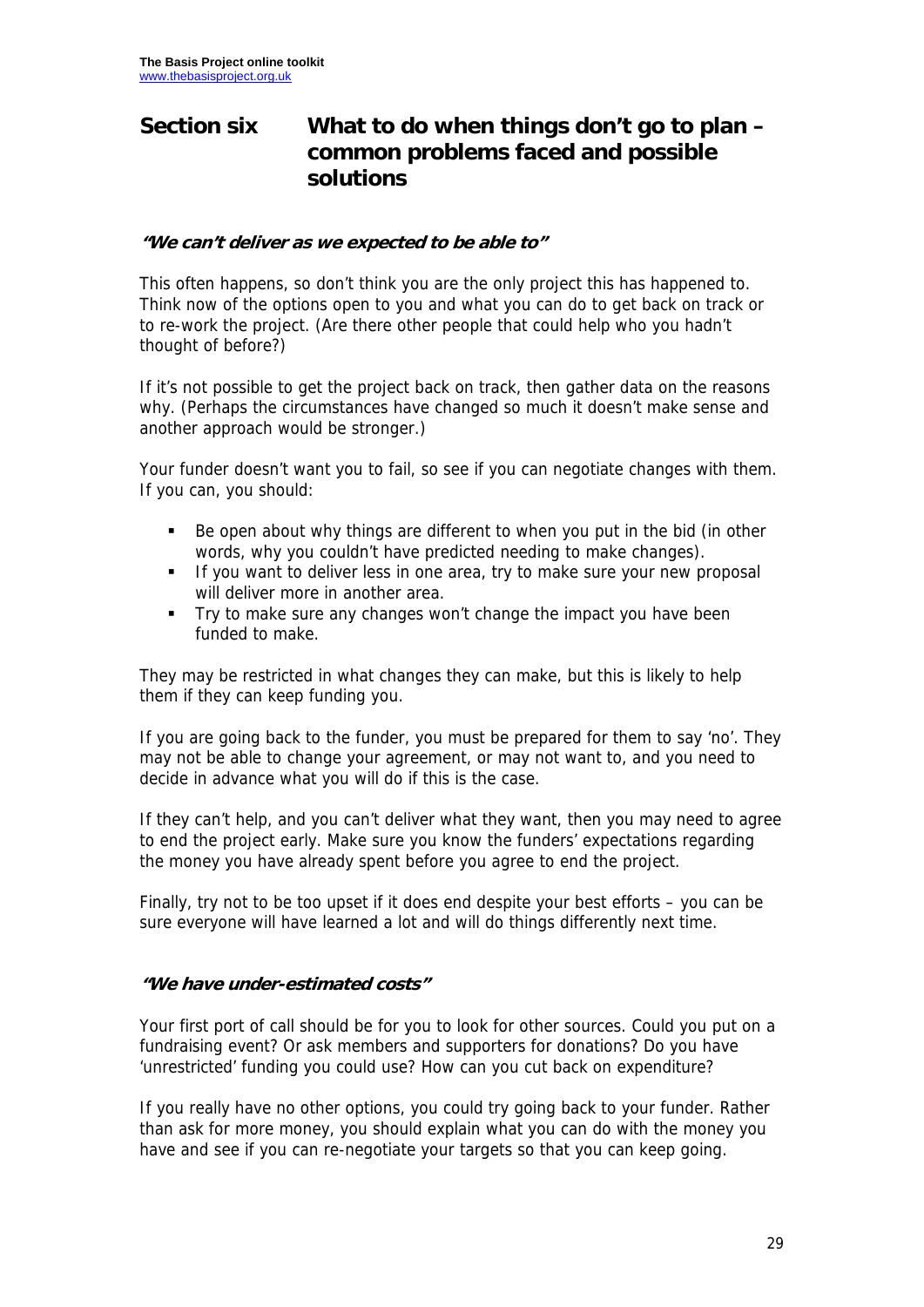You need to be aware, however, that they are unlikely to be impressed by this, and you need to decide what you would do if they said 'no'. Would you then have to shut down your project?

Talk informally with your main contact about your situation before developing your final proposal so you have a better understanding of where you stand. They might have no flexibility to help but, on the other hand, they might welcome you being open about the problems you are facing. It is important to talk to them as soon as you can see you have a problem – they will prefer to be treated and involved as partners.

### **"We have over-estimated costs"**

Your contract agreement(s) should specify what you need to do in this situation. If it doesn't, you should explain you have underspent to your funder, and offer to give it back to them. You could at the same time, however, suggest alternative ways you could use it and how much further this will help you help your beneficiaries.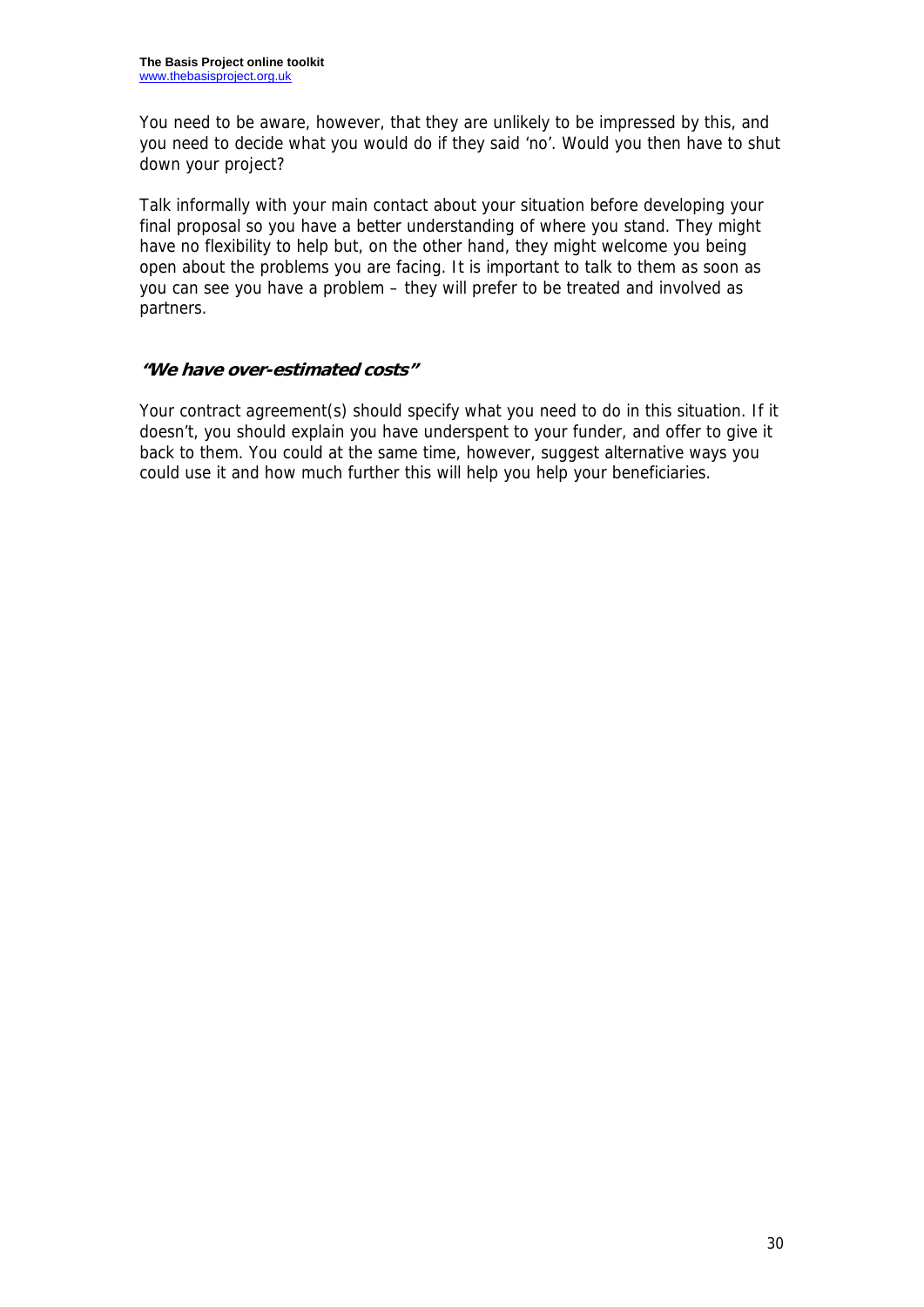# **Section seven Glossary of project management terms**

| Activity/ies                   | The things you will do as part of your project (for example,<br>events, training courses, advice sessions, playgroups)                                                                                                                                                                      |
|--------------------------------|---------------------------------------------------------------------------------------------------------------------------------------------------------------------------------------------------------------------------------------------------------------------------------------------|
| Aim(s)                         | These are the changes you intend to bring about as a result of<br>your project. (Often used in the phrase 'aims and objectives' -<br>where objectives describe how you intend to achieve these<br>aim/s.)                                                                                   |
| Baseline data                  | Information that explains the situation you are starting with.<br>This is normally measurable data, which you will be able to<br>measure again at a later date in order to demonstrate<br>difference you have made.                                                                         |
| Context research               | Used here as an alternative for 'market research', and to refer<br>to research an RCO can carry out to understand the<br>environment in which they want to deliver a project.                                                                                                               |
| Contingency                    | This refers to either time or money that can be built in as<br>'extra' to allow for unforeseen events or unexpected changes.                                                                                                                                                                |
| <b>Gantt Chart</b>             | A project management tool often used to plan and track<br>progress against time, with a particular emphasis on<br>understanding how one area of a project relates to and is tied<br>to another area.                                                                                        |
| Gated system                   | A project management approach that uses 'gates' that are<br>signed off by a Project Board as the primary means of<br>maintaining an overview of project progress.                                                                                                                           |
| Infrastructure<br>organisation | Another name for a second-tier organisation. Infrastructure<br>organisations provide guidance and capacity building support<br>to voluntary and community organisations, most often in the<br>areas of organisational development and community<br>development.                             |
| <b>Milestones</b>              | Often used in connection with outcomes. Milestones are often<br>'targets' that an organisation has agreed to achieve by a<br>certain date. They differ slightly from targets as the language<br>implies they will be met (before the organisation moves on to<br>reach the next milestone). |
| Objective(s)                   | These describe how you intend to achieve your project's aims.<br>(Often used in the phrase 'aims and objectives' - where the<br>'aims' describe what changes you want to bring about as a<br>result of your project.)                                                                       |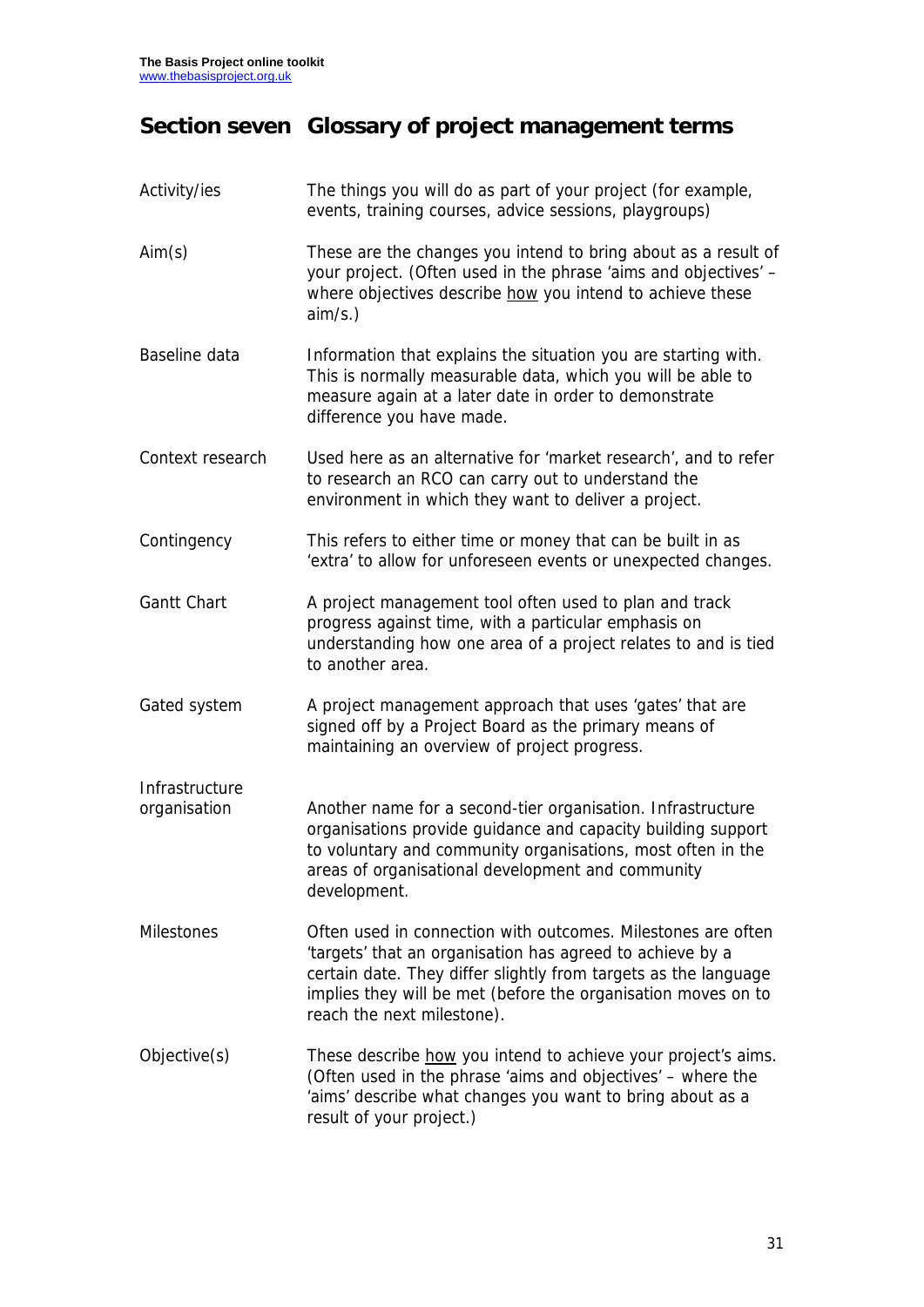| Organisational<br>strategy  | The organisation's overall direction with information on the<br>particular approaches being taken, and why these have been<br>chosen. An organisational strategy often outlines plans for<br>three to five years. Some organisations use the term 'business<br>plan'.                                                                                                           |
|-----------------------------|---------------------------------------------------------------------------------------------------------------------------------------------------------------------------------------------------------------------------------------------------------------------------------------------------------------------------------------------------------------------------------|
| Outcome                     | Defined by CES as "the effects or changes brought about by<br>the activities provided by an organisation". In other words the<br>changes brought about by your work, and as a result of you<br>realising your aims. Often used in connection with 'outputs'<br>and 'milestones'.                                                                                                |
| Output                      | Defined by CES as the "detailed activities, services and<br>products your organisation carries out or provides". In other<br>words, what you do to realise your objectives. Also known as<br>'deliverables'.                                                                                                                                                                    |
| Second-tier<br>organisation | Another name for an infrastructure organisation. Second-tier<br>organisations provide guidance and capacity building support<br>to voluntary and community organisations, most often in the<br>areas of organisational development and community<br>development.                                                                                                                |
| Target group                | A group that you wish to 'target' (in the voluntary sector,<br>normally people you would like to help).                                                                                                                                                                                                                                                                         |
| Unrestricted funding        | Funding that has been given to your organisation without the<br>donor having expectations as to what it should be spent on (it<br>does still however need to be spent 'within the stated<br>objects'). 'Restricted funding' is that which has been received<br>by the organisation for a specific purpose, as stated by the<br>donor, and cannot be used for any other purpose. |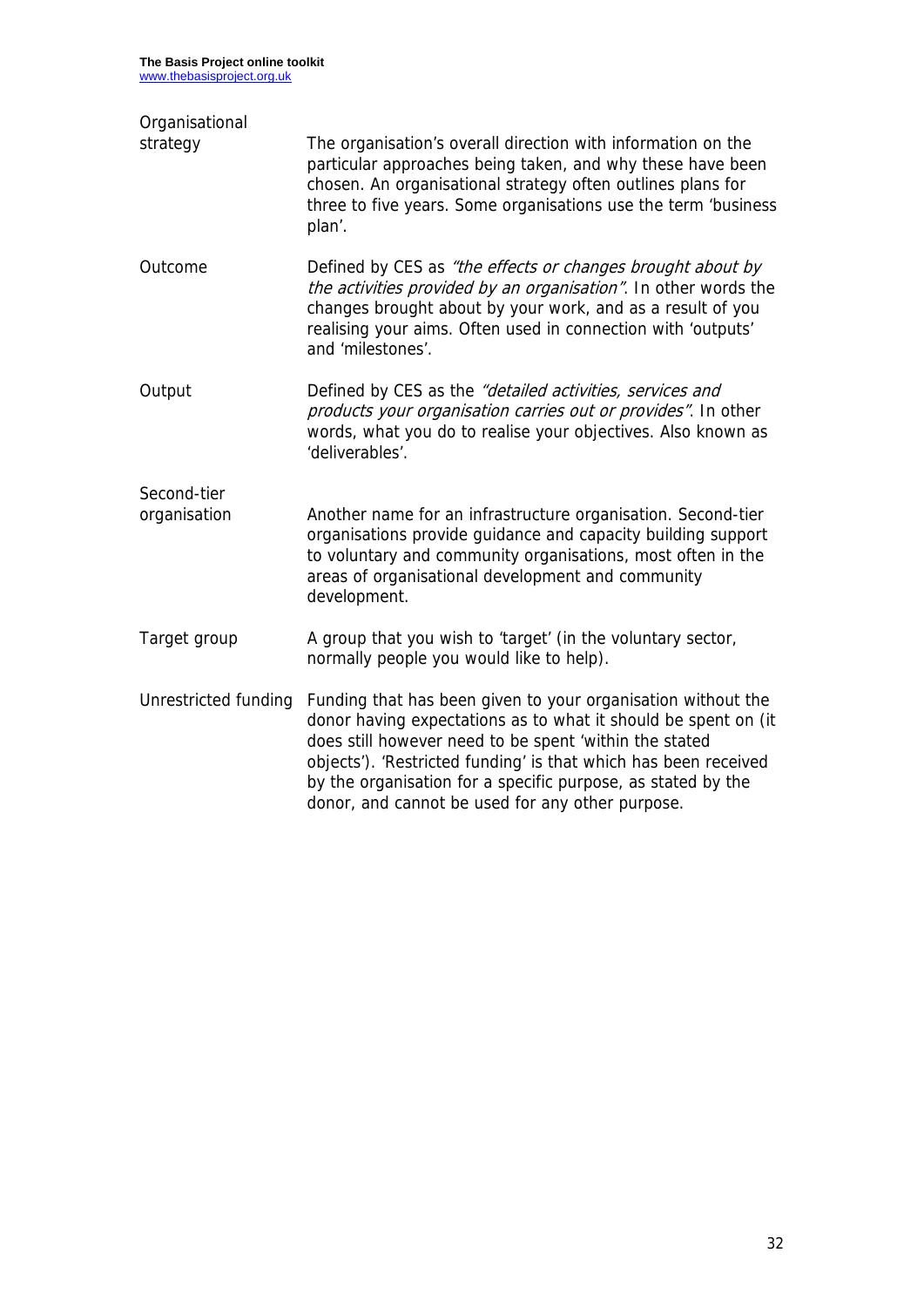## **Section eight Further resources and useful links**

This is not a definitive list but contains details of some sources for further information and guidance on project management related issues.

### **8.1 Further resources**

#### **Charities Evaluation Service (CES)**

A key organisation in the voluntary sector for the areas of monitoring and evaluation, outcomes, and quality management. CES developed and provide support on PQASSO.

Charities Evaluation Services 4 Coldbath Square London EC1R 5HL Tel: 020 7713 5722 Fax: 020 7713 5692 Email: enquiries@ces-vol.org.uk Website: www.ces-vol.org.uk

### **National Association for Voluntary and Community Action (NAVCA)**

Local charities can use the NAVCA website to find their nearest Council for Voluntary Service (CVS). CVSes provide support and training for local voluntary organisations on many practical issues, including management issues, IT and volunteering.

NAVCA also provides links to a range of useful free resources for VCOs on its website.

#### **NAVCA**

The Tower 2 Furnival Square Sheffield S1 4QL Tel: 0114 278 6636 Email: navca@navca.org.uk Website: www.navca.org.uk

#### **National Council for Voluntary Organisations (NCVO)**

Produces a wide range of information and support services for those working in the voluntary sector, including materials around planning and managing projects, and strategic planning.

NCVO Regent's Wharf 8 All Saints Street London N1 9RL Tel: 020 7713 6161 Free Helpdesk Tel: 0800 2 798 798 Email: ncvo@ncvo-vol.org.uk Website: www.ncvo-vol.org.uk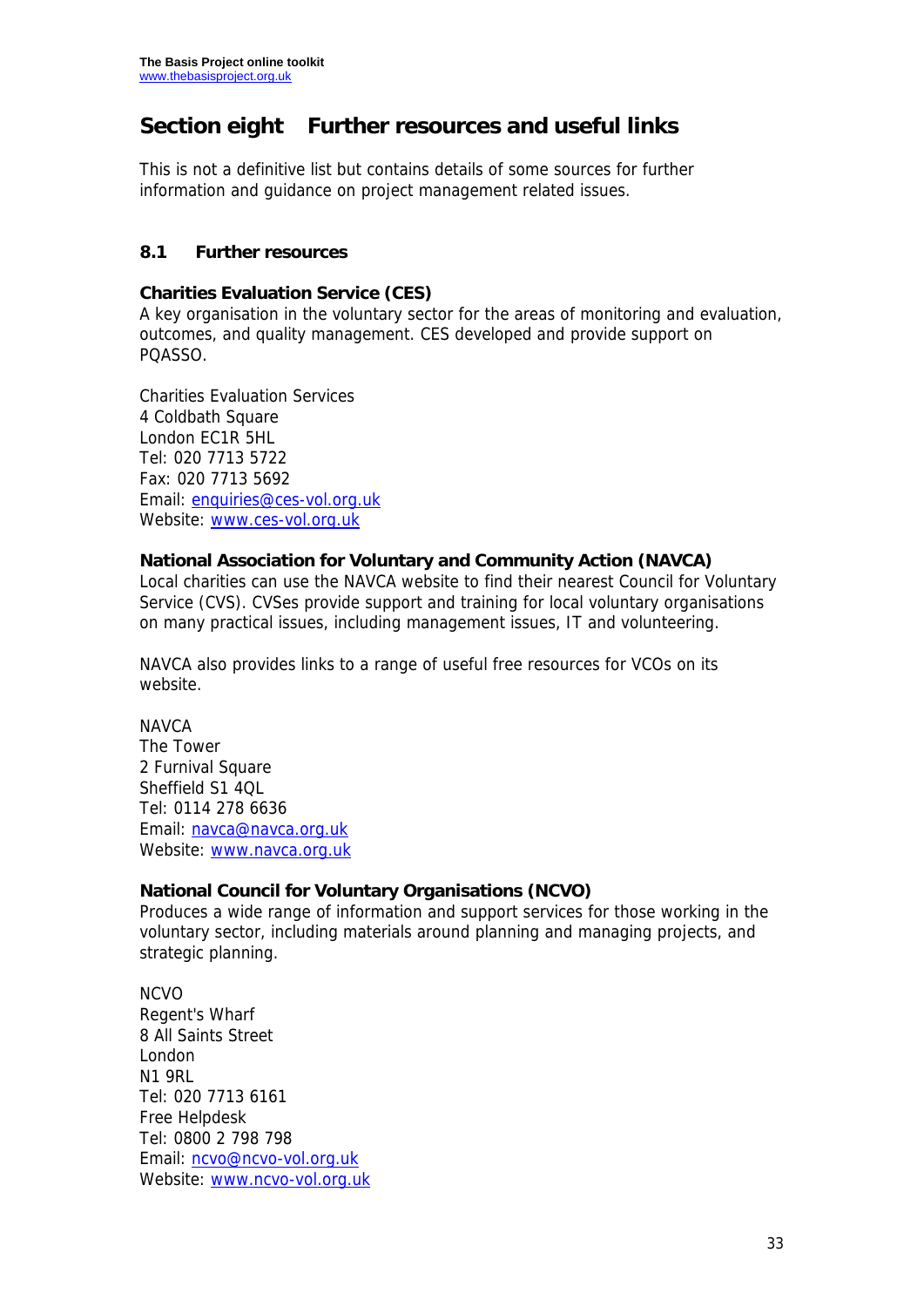#### **The Resource Centre**

Produces a range of downloadable easy to understand information sheets to help people run small voluntary and community groups.

The Resource Centre Prior House 6 Tilbury Place Brighton BN2 0GY Tel: 01273 606160 Email: info@resourcecentre.org.uk www.resourcecentre.org.uk

#### **8.2 Useful links**

#### **Full-cost recovery**

http://www.ncvo-vol.org.uk/advice-support/funding-finance/financialmanagement/full-cost-recovery

#### **Monitoring and evaluation**

www.ces-vol.org.uk/index.cfm?pg=40

#### **Partnership working**

www.ncvo-vol.org.uk/advice-support/collaborative-working/publications#Should\_you

#### **Project Management**

INTRAC/MC-MED/NGO-SC overview: www.ngosc.org/Coursetoolkits/tabid/86/Default.aspx

INTRAC/MC-MED/NGO-SC Project Management Toolkit 1: www.ngosc.org/Portals/0/toolkit%20INTRAC%20Training%20Project%20Cycle%20Manageme nt%20I.pdf

INTRAC/MC-MED/NGO-SC Project Management Toolkit 2: www.ngosc.org/Portals/0/toolkit%20INTRAC%20Training%20Project%20Cycle%20Manageme nt%20II.pdf

LASA project management guide: www.ictknowledgebase.org.uk/whyprojectmanagement

Managing Successful Projects: www.ogc.gov.uk/guidance\_managing\_successful\_projects.asp

PRINCE2: www.ogc.gov.uk/methods\_prince\_2.asp

#### **PQASSO**

www.ces-vol.org.uk/index.cfm?pg=42

**Strategic planning**  www.ncvo-vol.org.uk/advice-support/funding-finance/planning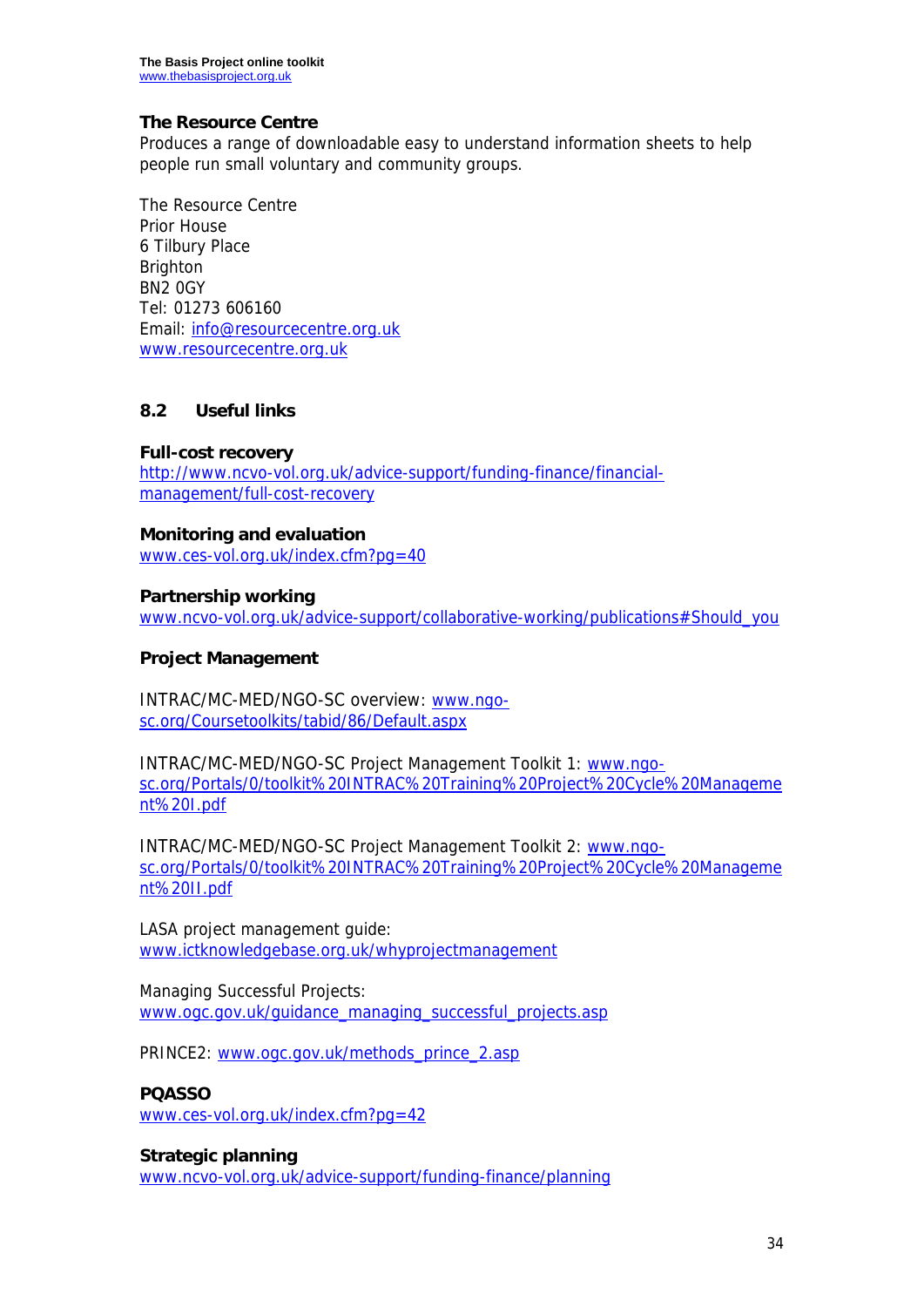# **Appendix 1**

| <b>Project title</b>                                                                                                                                            |  |  |  |  |
|-----------------------------------------------------------------------------------------------------------------------------------------------------------------|--|--|--|--|
| A- Summary (no more than 200 words, avoid abbreviations and jargon)                                                                                             |  |  |  |  |
| Imagine you are explaining the project to a stranger in a lift and you only have a few minutes<br>to catch their attention and get them to support this project |  |  |  |  |
| (If you are fundraising from outside your community, think about what is going to be<br>important about this project to someone from outside your community)    |  |  |  |  |
|                                                                                                                                                                 |  |  |  |  |
|                                                                                                                                                                 |  |  |  |  |
|                                                                                                                                                                 |  |  |  |  |
|                                                                                                                                                                 |  |  |  |  |

### **B - Background**

Organisation's track record, (history, previous projects, what led to the point of this new activity)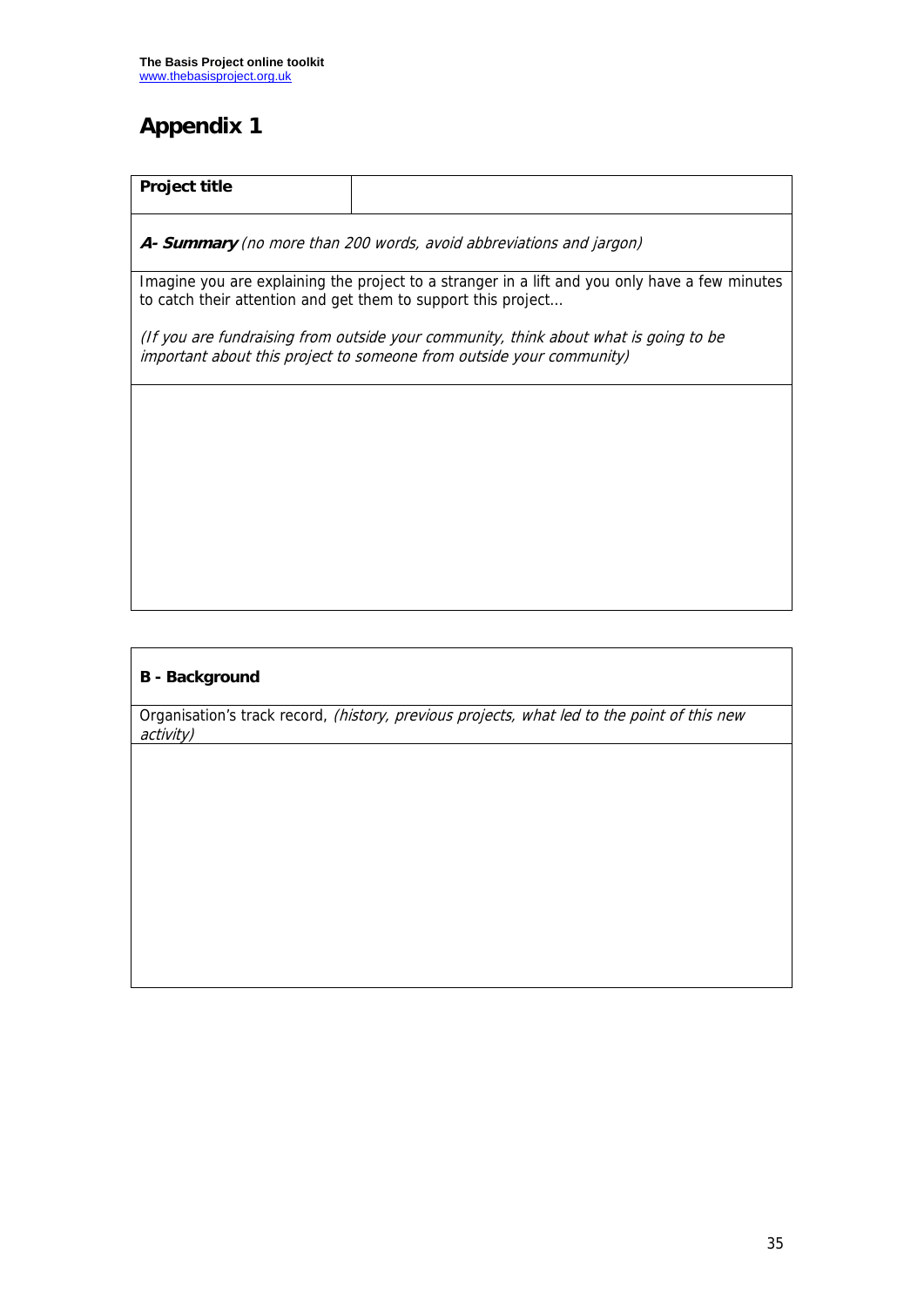| Why is your project important? What are its <i>unique selling points</i> ? In what ways is your<br>project new and innovative?               |                                                                                                                                                                                                                                                                                                               |  |
|----------------------------------------------------------------------------------------------------------------------------------------------|---------------------------------------------------------------------------------------------------------------------------------------------------------------------------------------------------------------------------------------------------------------------------------------------------------------|--|
|                                                                                                                                              |                                                                                                                                                                                                                                                                                                               |  |
| 1. Fit with your organisation's<br>overall plans                                                                                             | How does it contribute to the purpose you have<br>stated you have as an organisation?                                                                                                                                                                                                                         |  |
|                                                                                                                                              | Which aim in your Business Plan does your<br>project help deliver?                                                                                                                                                                                                                                            |  |
|                                                                                                                                              | Or is this a development that isn't yet in your<br>Business Plan (has it, for example, come up as an<br>urgent priority for the community)?                                                                                                                                                                   |  |
| 2. Needs analysis (market research,<br>gap analysis, evidence of need)                                                                       | What is the need you have identified that you<br>want the project to address, and what evidence<br>do you have that this need has to be met?                                                                                                                                                                  |  |
| List any other drivers (political, social,<br>economic, technological etc.) you have<br>identified that are key drivers for this<br>project. | Does this fill a gap(s) in existing services for<br>refugees? Please be aware, if the project<br>duplicates a service already being delivered, you<br>will need to be really clear and convincing as to<br>why you should deliver this service as well if you<br>want a funder to give you some money for it. |  |
|                                                                                                                                              | Key question: What would happen if this project<br>doesn't happen?<br>(x people would have no one else to turn to and<br>will go hungry, become homeless etc)                                                                                                                                                 |  |
|                                                                                                                                              |                                                                                                                                                                                                                                                                                                               |  |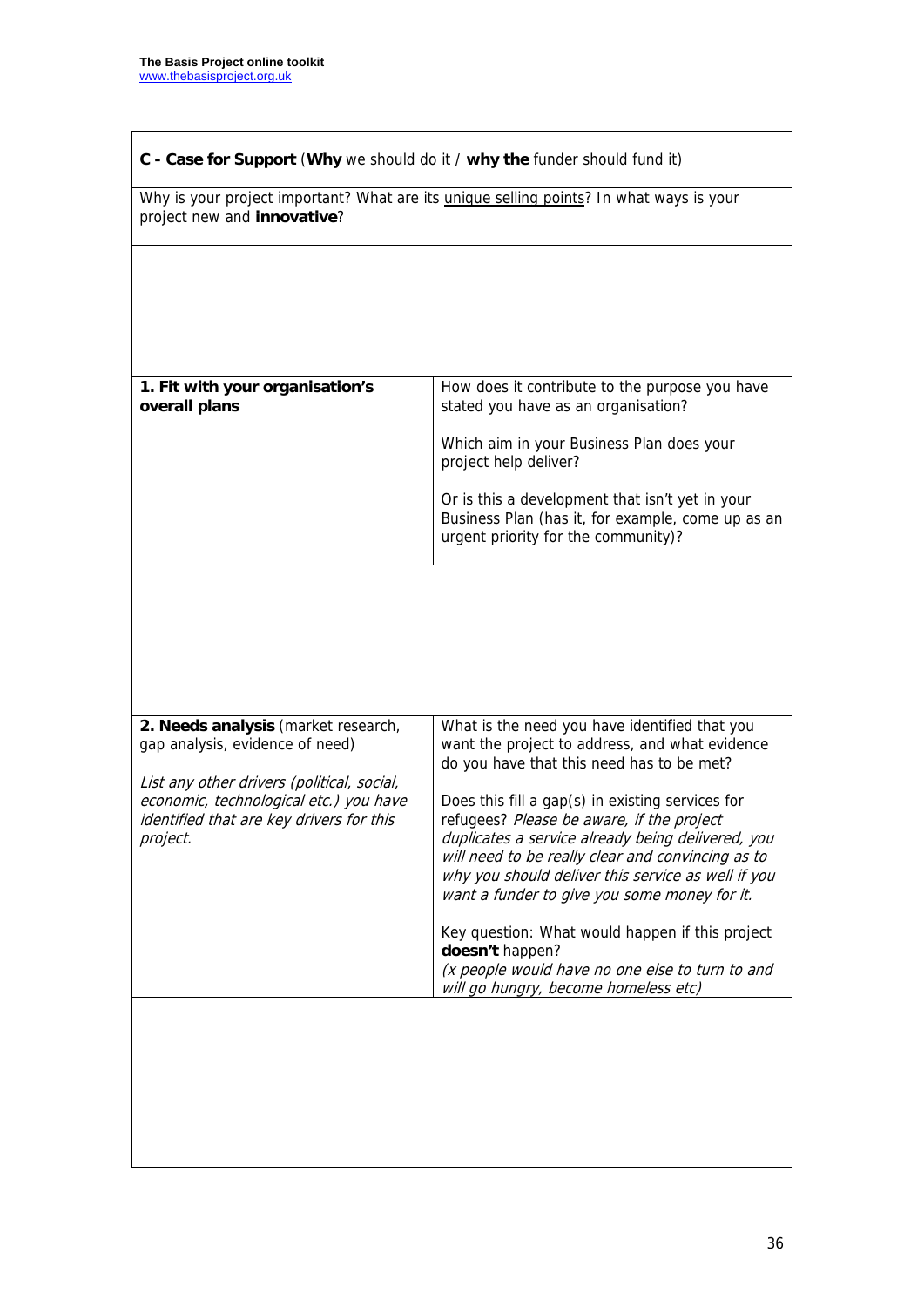| 3. Approach and justification for<br>this approach (How we'll go about it,<br>for example in-house / outsource, do<br>ourselves or subcontract / capacity build,<br>face-to-face or telephone, online - this<br>section is about the chosen way of doing<br>it and why that way rather than the<br>other ways it could be done) | Why is this project the best way to meet the<br>need and bring about your proposed outcomes?                                                                            |
|---------------------------------------------------------------------------------------------------------------------------------------------------------------------------------------------------------------------------------------------------------------------------------------------------------------------------------|-------------------------------------------------------------------------------------------------------------------------------------------------------------------------|
|                                                                                                                                                                                                                                                                                                                                 |                                                                                                                                                                         |
| 4. Measurable outcomes/benefits<br>(benefits you can put figures on and<br>measure later, i.e. we will measure<br>these)                                                                                                                                                                                                        | Your needs analysis may have given you some<br>'baseline data' which you will be able to re-<br>measure at the end of your project to<br>demonstrate the progress made. |
|                                                                                                                                                                                                                                                                                                                                 |                                                                                                                                                                         |
| 5. Non-measurable<br>outcomes/benefits (benefits you can't<br>measure, or would be too difficult to<br>measure (i.e. we won't measure but will<br>provide anecdotal evidence of success<br>such as testimonials and success stories)                                                                                            |                                                                                                                                                                         |
|                                                                                                                                                                                                                                                                                                                                 |                                                                                                                                                                         |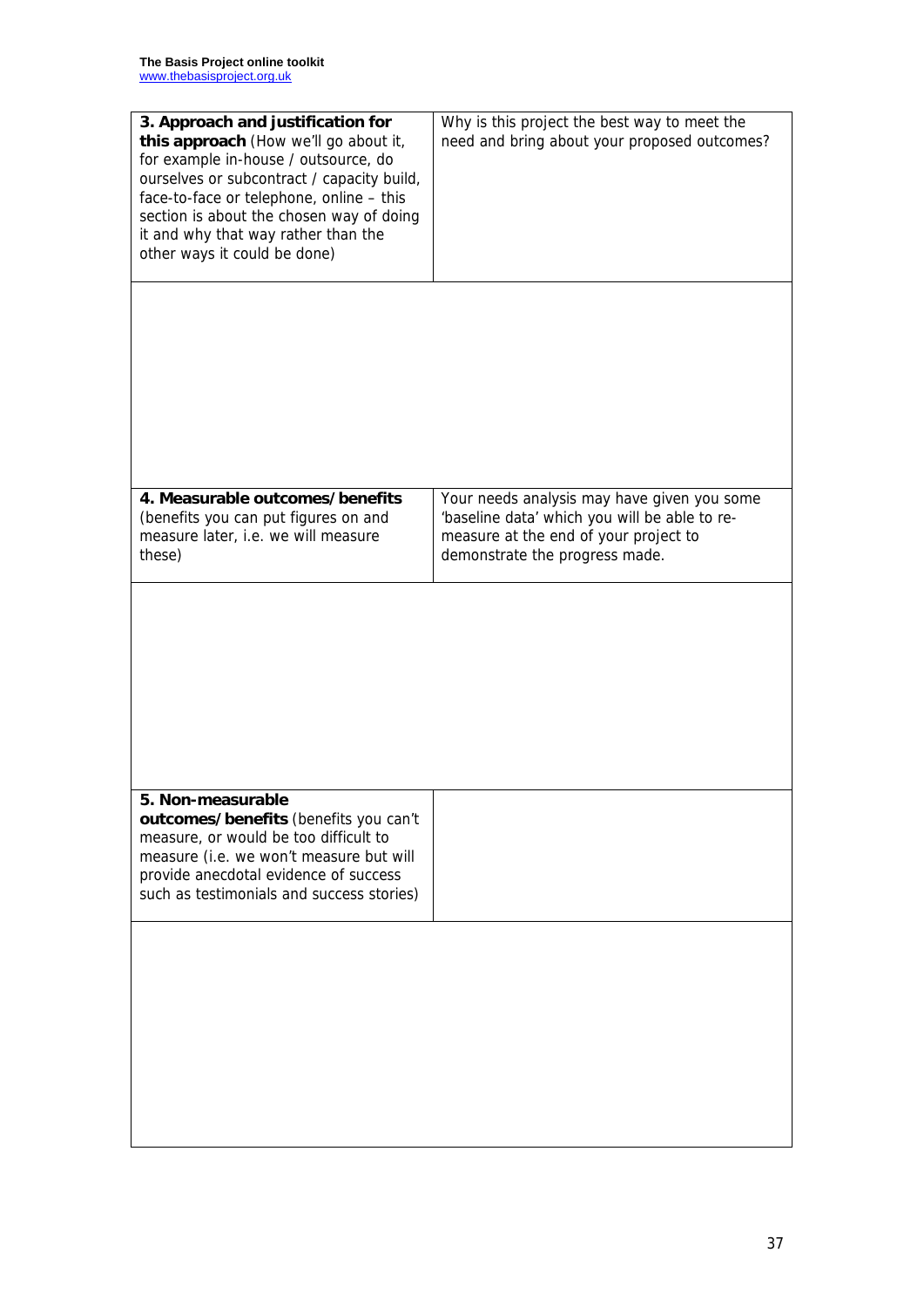# **Appendix 2**

| Detailed project description (What we will actually do and how will we do it)                                                            |                                                                                                                                                                                                                                                                                |  |  |
|------------------------------------------------------------------------------------------------------------------------------------------|--------------------------------------------------------------------------------------------------------------------------------------------------------------------------------------------------------------------------------------------------------------------------------|--|--|
| 1. People                                                                                                                                |                                                                                                                                                                                                                                                                                |  |  |
| the funder?                                                                                                                              | 1.1 Governance and management: Who will oversee the project and be responsible to                                                                                                                                                                                              |  |  |
|                                                                                                                                          |                                                                                                                                                                                                                                                                                |  |  |
| 1.2 Expertise or experience (what, if<br>any, expertise does your organisation<br>have in carrying out this type of<br>activity/project) | How can you demonstrate that you are going to<br>be able to manage and deliver the project? (for<br>example, if you don't yet know who is going to<br>manage the project as you are going to appoint<br>someone new, what key skills will you look for?)                       |  |  |
|                                                                                                                                          | Check that it is within your skills-sets. Funders<br>will want this reassurance.                                                                                                                                                                                               |  |  |
| 1.3 Partnership, stakeholders and<br>beneficiaries<br>Will you work in partnership to deliver<br>the project?                            | If choosing to work with a partner, ensure they<br>share the same values as your organisation and<br>that they have the same vision for the project.<br>(Do they see it only as a pilot or as a full project?<br>Are they prepared to commit to it for as long as<br>you are?) |  |  |
|                                                                                                                                          |                                                                                                                                                                                                                                                                                |  |  |
| How will asylum seekers and refugees be<br>involved in the design, delivery,<br>management and evaluation of the<br>project?             | Will it be led by asylum seekers and refugees?<br>Will this help with any skills development?                                                                                                                                                                                  |  |  |
|                                                                                                                                          |                                                                                                                                                                                                                                                                                |  |  |
| Will you involve beneficiaries in the<br>design, delivery, management and<br>evaluation of the project, and if so how?                   | Will they lead it? Will this help with any skills<br>development?                                                                                                                                                                                                              |  |  |
|                                                                                                                                          |                                                                                                                                                                                                                                                                                |  |  |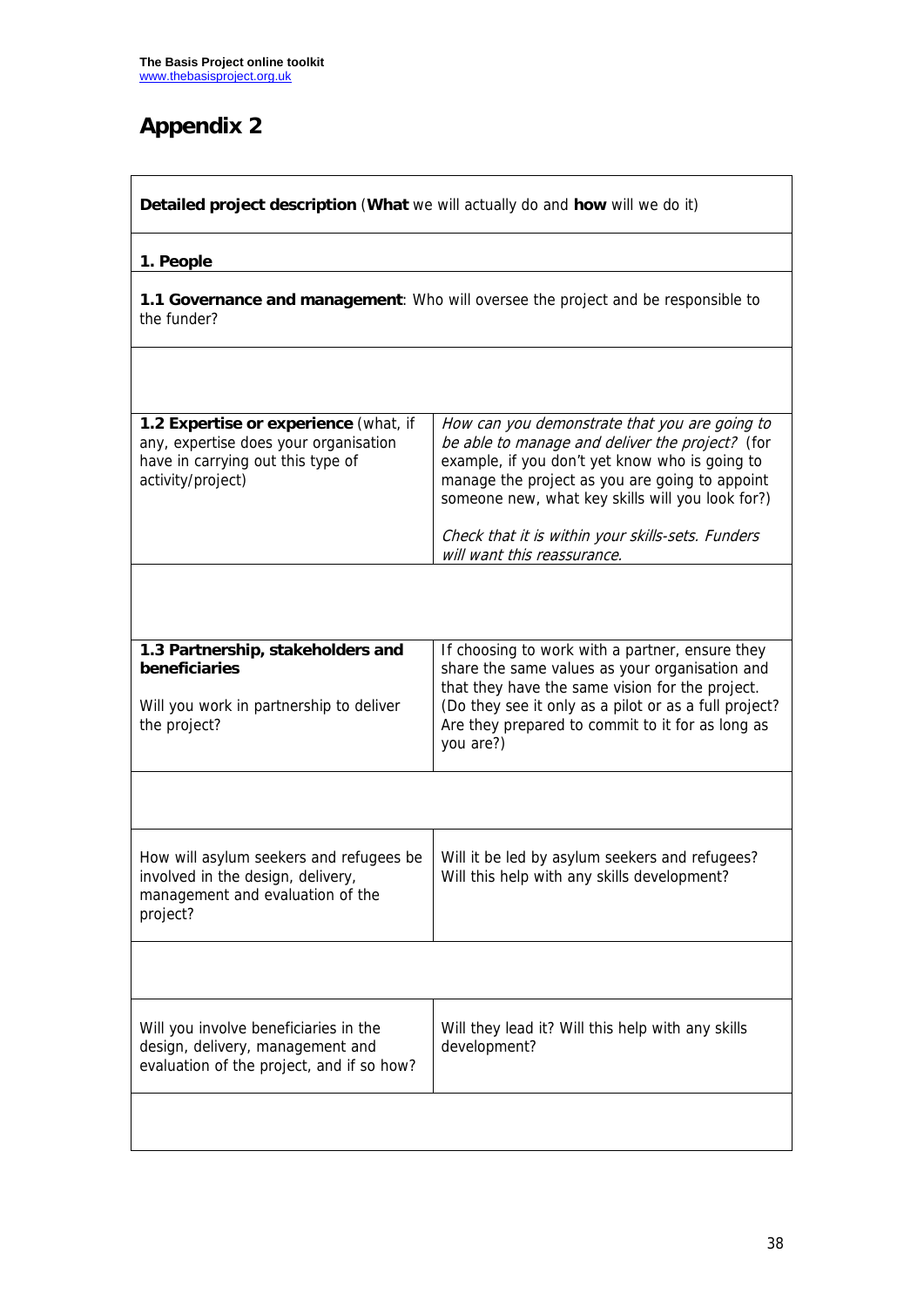**Activities** (List here what you will do - rather than achieve. No need to explain 'why' you want to do it here as you've already covered it)

**Main deliverables** In other words, products or changes in the environment that the funder will be able to see at the end of the project (in other words, the main outputs or outcomes from the project). These should be a result of the activities quite naturally, for example "Publish a report" > "produce 500 copies of report")

|                                                                                                                                         | Project duration (1, 2 or 3 years?) and why    |
|-----------------------------------------------------------------------------------------------------------------------------------------|------------------------------------------------|
| Outline plan (If not definite, timings                                                                                                  | have you chosen this duration. Earliest        |
| can be in the format "month 1, month                                                                                                    | possible start date (month and year). It can   |
| 2" or similar)                                                                                                                          | take up to 15-18 months to secure project      |
|                                                                                                                                         | funding but it can also be much faster so      |
| <gantt and<="" chart,="" of="" or="" phases="" table="" th="" timeline=""><th>please specify how quickly the project could</th></gantt> | please specify how quickly the project could   |
| milestones>                                                                                                                             | start (and to be realistic, this date should   |
| $<$ Gates $>$                                                                                                                           | take into account what is required at the very |
|                                                                                                                                         | beginning of a project such as finding new     |
|                                                                                                                                         | premises, advertising for posts, recruiting    |
|                                                                                                                                         | staff, which can take a while).                |
|                                                                                                                                         |                                                |

**Budget and financial case** (how much it will cost - entire lifecycle including exit; how much it will make - if a commercial style activity, profit/loss, any uncertainties / confidence margin / contingency)

**Exit strategy**. Funders will only commit to 3 to 5 years max on a specific project so you need to have a clear exit strategy. Will the government take over responsibility for the new service? Is the need limited in time and are we bridging a gap that is likely to exist only over the next 2 or 3 years? Will the project become self-financing due to income generation?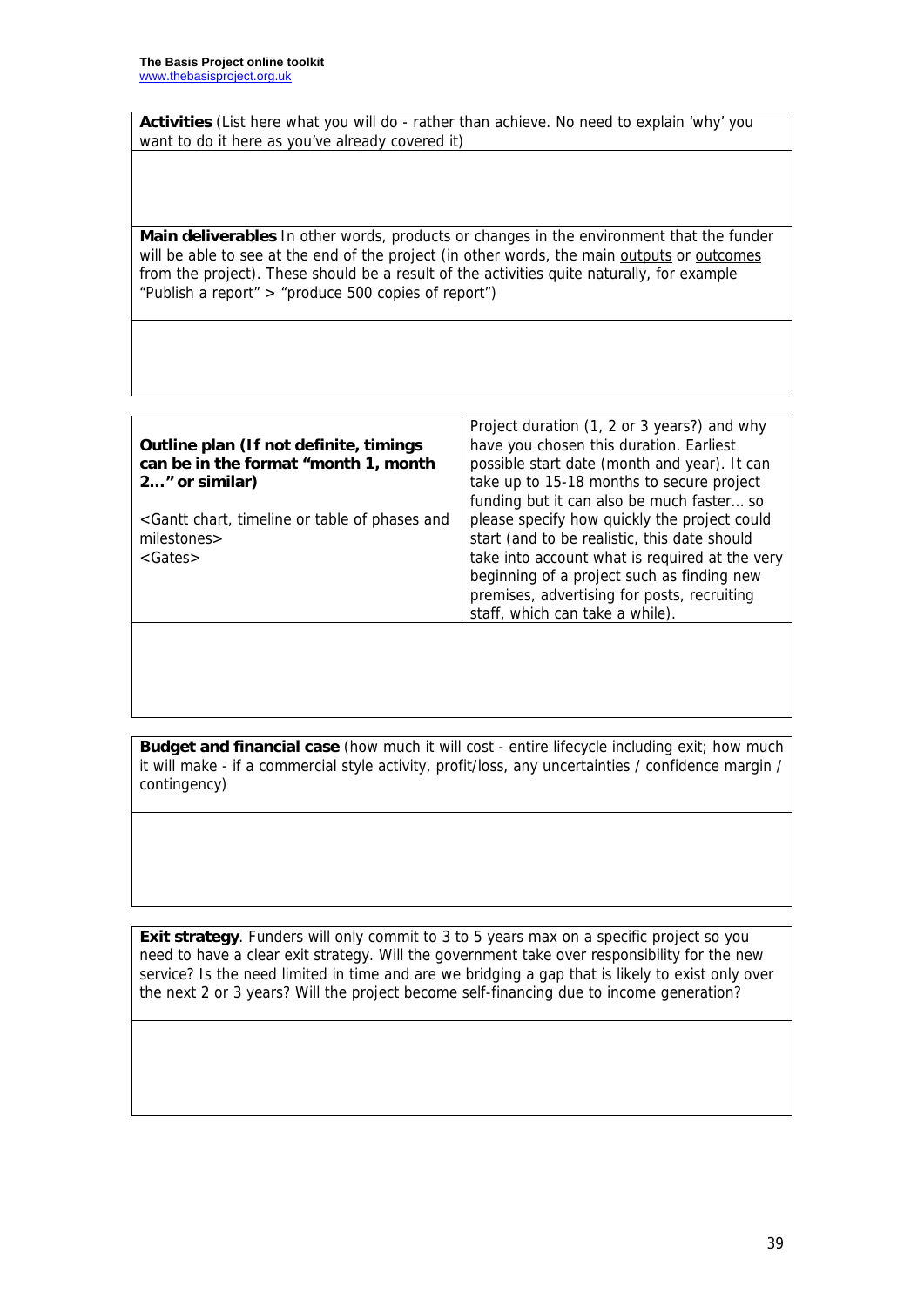| Monitoring and evaluation/key performance or<br>success indicators (how the project will be monitored<br>and evaluated). | How do you propose to assess the<br>effectiveness of your project? Tell<br>us what methods you will use to<br>measure and track whether the<br>outcomes are being achieved.<br>Indicators should be easily<br>understood by anyone and<br>measurable. |
|--------------------------------------------------------------------------------------------------------------------------|-------------------------------------------------------------------------------------------------------------------------------------------------------------------------------------------------------------------------------------------------------|
|                                                                                                                          |                                                                                                                                                                                                                                                       |

| F- Initial Risk analysis (Mainly risks to the<br>project achieving its stated benefits. Some<br>will relate to assumptions. May also include<br>risks to the organisation from this new<br>project / activity). |        | Every project has risks, and awareness of<br>them in advance will be more impressive to a<br>funder. What risks do you think you will have<br>to manage (for example health and safety,<br>reputational, economic, sociological,<br>environmental)? |  |
|-----------------------------------------------------------------------------------------------------------------------------------------------------------------------------------------------------------------|--------|-----------------------------------------------------------------------------------------------------------------------------------------------------------------------------------------------------------------------------------------------------|--|
| <b>Description</b>                                                                                                                                                                                              | Impact | Likelihood<br><b>Countermeasures</b>                                                                                                                                                                                                                |  |
|                                                                                                                                                                                                                 |        |                                                                                                                                                                                                                                                     |  |
|                                                                                                                                                                                                                 |        |                                                                                                                                                                                                                                                     |  |
|                                                                                                                                                                                                                 |        |                                                                                                                                                                                                                                                     |  |
|                                                                                                                                                                                                                 |        |                                                                                                                                                                                                                                                     |  |

| Scope/Reach (regional, catchment     |                                                                                                                                                           | Who will this project benefit?                                                       |  |
|--------------------------------------|-----------------------------------------------------------------------------------------------------------------------------------------------------------|--------------------------------------------------------------------------------------|--|
| area(s), beneficiary group(s), etc.) |                                                                                                                                                           |                                                                                      |  |
|                                      |                                                                                                                                                           |                                                                                      |  |
|                                      |                                                                                                                                                           |                                                                                      |  |
|                                      |                                                                                                                                                           |                                                                                      |  |
|                                      |                                                                                                                                                           |                                                                                      |  |
|                                      |                                                                                                                                                           |                                                                                      |  |
|                                      |                                                                                                                                                           |                                                                                      |  |
| a.                                   |                                                                                                                                                           | <b>Exclusions</b> (What is definitely not included in the project. You can't mention |  |
|                                      |                                                                                                                                                           | everything here, but it is worth listing things that otherwise people might assume   |  |
|                                      | are in there such as free copies of a publication for members: yes or no? Both scope<br>and exclusions are good for clarifying any possible ambiguities). |                                                                                      |  |
|                                      |                                                                                                                                                           |                                                                                      |  |
|                                      |                                                                                                                                                           |                                                                                      |  |
|                                      |                                                                                                                                                           |                                                                                      |  |
|                                      |                                                                                                                                                           |                                                                                      |  |
|                                      |                                                                                                                                                           |                                                                                      |  |
|                                      |                                                                                                                                                           |                                                                                      |  |
|                                      |                                                                                                                                                           |                                                                                      |  |